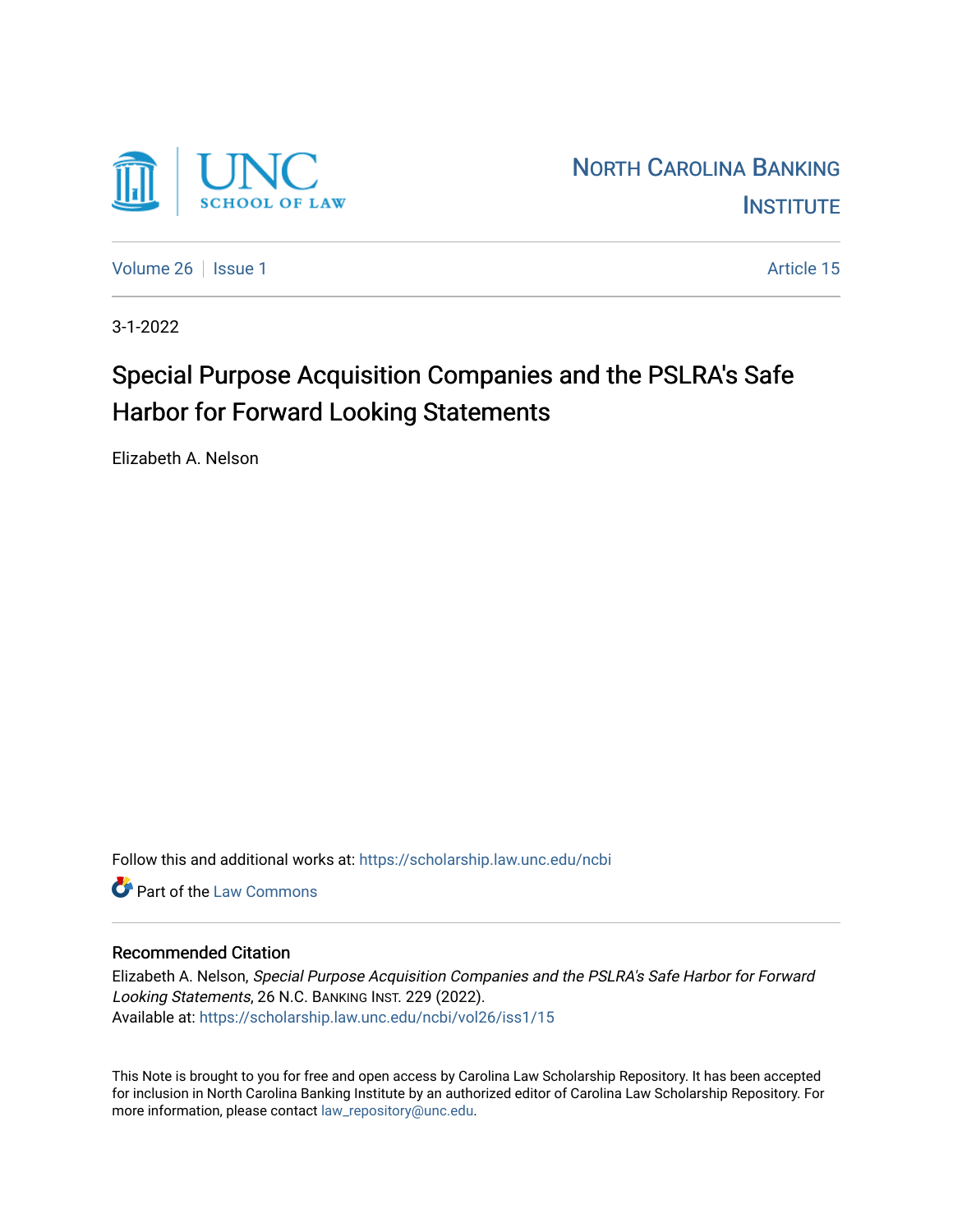# **Special Purpose Acquisition Companies and the PSLRA's Safe Harbor for Forward Looking Statements**

### I. INTRODUCTION

Many, especially those with experience in the service industry, will be familiar with the phrase, *do it right or do it twice*, meant to discourage expediency that comes at the cost of quality. But whether government regulators share the same sentiment when under pressure to act remains to be seen.<sup>1</sup> The nearly two-year surge in transactions involving Special Purpose Acquisition Companies ("SPACs") as a method to bring private companies onto a public exchange has, thus far, resulted in little action from the Securities and Exchange Commission ("SEC") or legislators.<sup>2</sup> Given the speed at which SPAC transactions have grown in popularity, it is understandable that regulatory requirements have not caught up.<sup>3</sup> In June of 2021, however, the SEC announced that its regulatory agenda for the year includes proposing SPAC-related rules by April of 2022.<sup>4</sup> Thus, with at least some action by the SEC all but certain, speculation about the content of these proposed

<sup>1.</sup> *See* Steven Bertoni & Antoine Gara, *Hot SPAC Market Could Freeze After Potential SEC Rule Change*, FORBES (Apr. 12, 2021, 1:02 PM), https://www.forbes.com/sites/stevenbertoni/2021/04/12/hot-spac-market-could-freeze-afterpotential-sec-rule-change/?sh=6c794a49444c [https://perma.cc/F6BU-W2J9] (sharing the opinion that the SEC is likely to significantly increase oversight); *but see* U.S. SEC. & EXCH. COMM'N, RECOMMENDATIONS OF THE INVESTOR AS PURCHASER AND INVESTOR AS OWNER SUBCOMMITTEES OF THE SEC INVESTOR ADVISORY COMMITTEE REGARDING SPECIAL PURPOSE ACQUISITION COMPANIES, DRAFT AS OF AUG. 26, 2021 (2021), https://www.sec.gov/spotlight/investor-advisory-committee-2012/draft-recommendation-ofthe-iap-and-iao-subcommittees-on-spacs-082621.pdf [https://perma.cc/5KND-YS74] [hereinafter SEC DRAFT RECOMMENDATIONS] (showing that the IAC's proposed rules are, at this point, fairly minimal).

<sup>2.</sup> ROBERT M. COOPER ET AL., KING & SPALDING LLP, CLIENT ALERT: NOT SO SPECIAL – SECURITIES AND ANTITRUST REGULATORS MAY INCREASE ATTENTION TO SPACS IN THE COMING YEAR (2021), https://www.kslaw.com/news-and-insights/not-so-special-securitiesand-antitrust-regulators-may-increase-attention-to-spacs-in-the-coming-year [https://perma.cc/UQX5-8RXP].

<sup>3.</sup> *Id.*

<sup>4.</sup> Press Release, The Office of Information and Regulatory Affairs, SEC Announces Annual Regulatory Agenda (June 11, 2021), https://www.sec.gov/news/press-release/2021- 99 [https://perma.cc/XC7D-K9B8].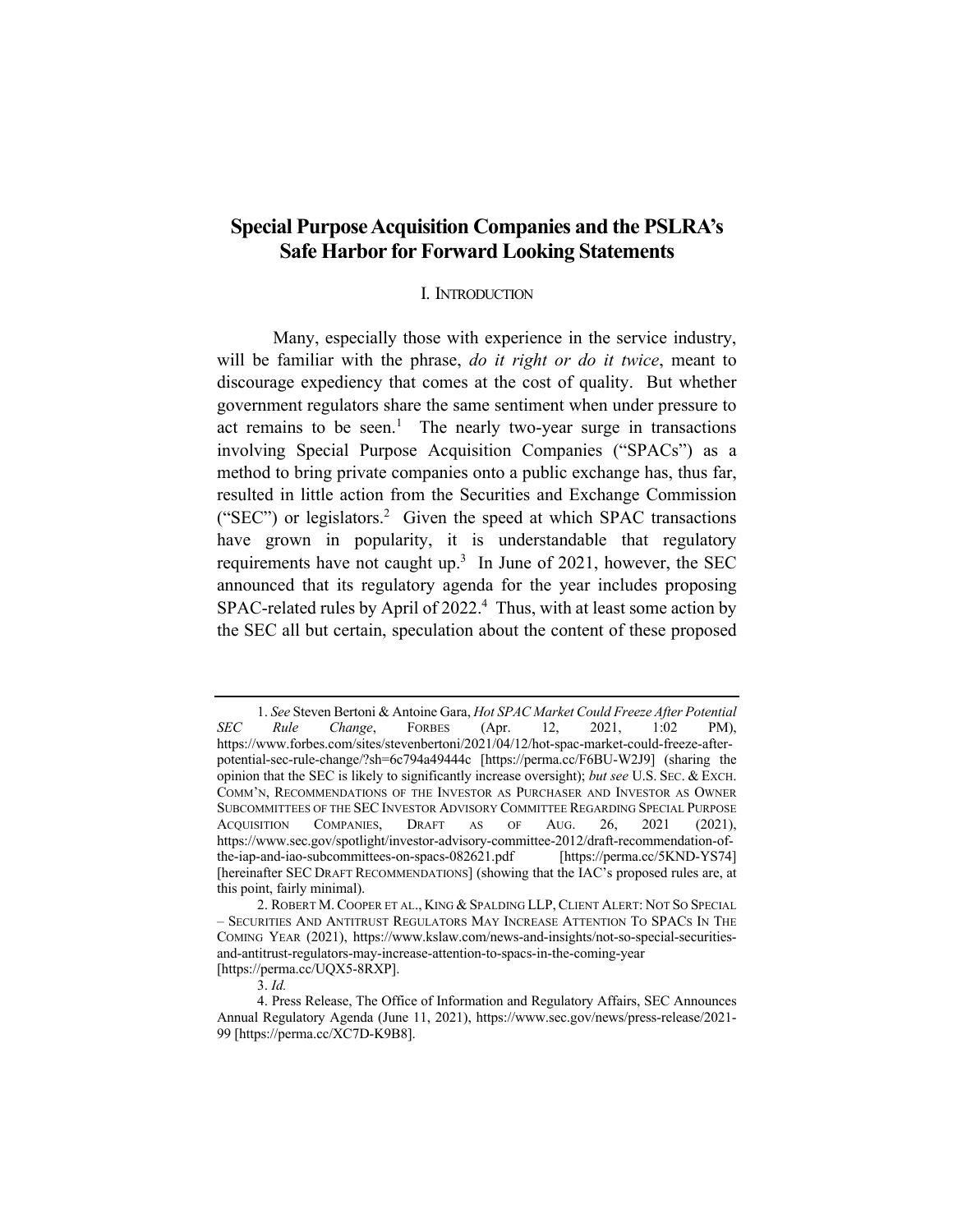rules abounds.<sup>5</sup> In addition to public speculation surrounding these expected rules, in 2021, both the U.S. House Committee on Financial Services and the SEC's Investor Advisory Committee voted on proposals related to SPAC activities, further fueling anticipation surrounding the SEC's April 2022 announcement.<sup>6</sup>

Statements from SEC officials as well as the SEC's first enforcement action under the new administration<sup>7</sup> signal what additional regulatory actions may hold.<sup>8</sup> Thus far, the primary aim of the SEC's statements has been on increasing disclosure requirements for all stages of the SPAC transaction.<sup>9</sup> However, one SEC statement stretches beyond mere disclosure requirements to a more fundamental change that could impact both the availability and attractiveness of SPACs to one of their key demographics: early-stage, pre-revenue tech companies.<sup>10</sup> As discussed in greater detail below,<sup>11</sup> Acting Deputy Director John Coates'

8. *See* Al Barbarino, *FINRA Probes Firms' SPAC Dealings as Part of New Sweep*, LAW360 (Oct. 8, 2021) https://www.law360.com/compliance/articles/1429815/finra-probesfirms-spac-dealings-as-part-of-new-sweep?nl\_pk=5b80455a-0611-4834-a321-

42a3832b8d43&utm\_source=newsletter&utm\_medium=email&utm\_campaign=compliance [https://perma.cc/5SH5-PYN3] (showing FINRA's support for the SEC's likely action based on prior statements).

9. *See* Public Statement, Division of Corporation Finance, Securities and Exchange Commission, CF Disclosure Guidance: Topic No. 11 (Dec. 22, 2020), https://www.sec.gov/corpfin/disclosure-special-purpose-acquisition-companies

[https://perma.cc/G9PD-8J9E]; Public Statement, Paul Munter, Acting Chief Accountant, SEC, Financial Reporting and Auditing Considerations of Companies Merging with SPACs (Mar. 31, 2021), https://www.sec.gov/news/public-statement/munter-spac-20200331 [https://perma.cc/7XDN-K679] (conveying recent SEC concern regarding the accounting practices of SPACs); Public Statement, John Coates, Acting Director, Division of Corporation Finance, SEC and Paul Munter, Acting Chief Accountant, SEC, Staff Statement on Accounting and Reporting Considerations for Warrants Issued by Special Purpose Acquisition Companies ("SPACs") (Apr. 12, 2021), https://www.sec.gov/news/publicstatement/accounting-reporting-warrants-issued-

spacs?utm\_medium=email&utm\_source=govdelivery [https://perma.cc/TY3F-HHGE] (expressing SEC opinion that warrants should be treated as liabilities rather than equity).

10. Public Statement, John Coates, Acting Director, Division of Corporation Finance, SEC, SPACs, IPOs, and Liability Risk under the Securities Laws (Apr. 8, 2021), https://www.sec.gov/news/public-statement/spacs-ipos-liability-risk-under-securities-laws [https://perma.cc/6HN2-JNNY].

11. *See infra* Part III.C.

<sup>5.</sup> *See* Bertoni & Gara, *supra* note 1 (sharing the opinion that the SEC is likely to significantly increase oversight); *but see* SEC DRAFT RECOMMENDATIONS, *supra* note 1 (showing that the IAC's proposed rules are, at this point, fairly minimal).

<sup>6.</sup> SEC DRAFT RECOMMENDATIONS, *supra* note 1; Holding SPACs Accountable Act, H.R. 5910, 117th Cong. (2021); Protecting Investors from Excessive SPACs Fees Act, H.R. 5913, 117th Cong. (2021).

<sup>7.</sup> Complaint, *Jensen v. Stable Rd. Acquisition Corp.*, C.D. Cal. (2021) (No. 2:2021 cv-05744).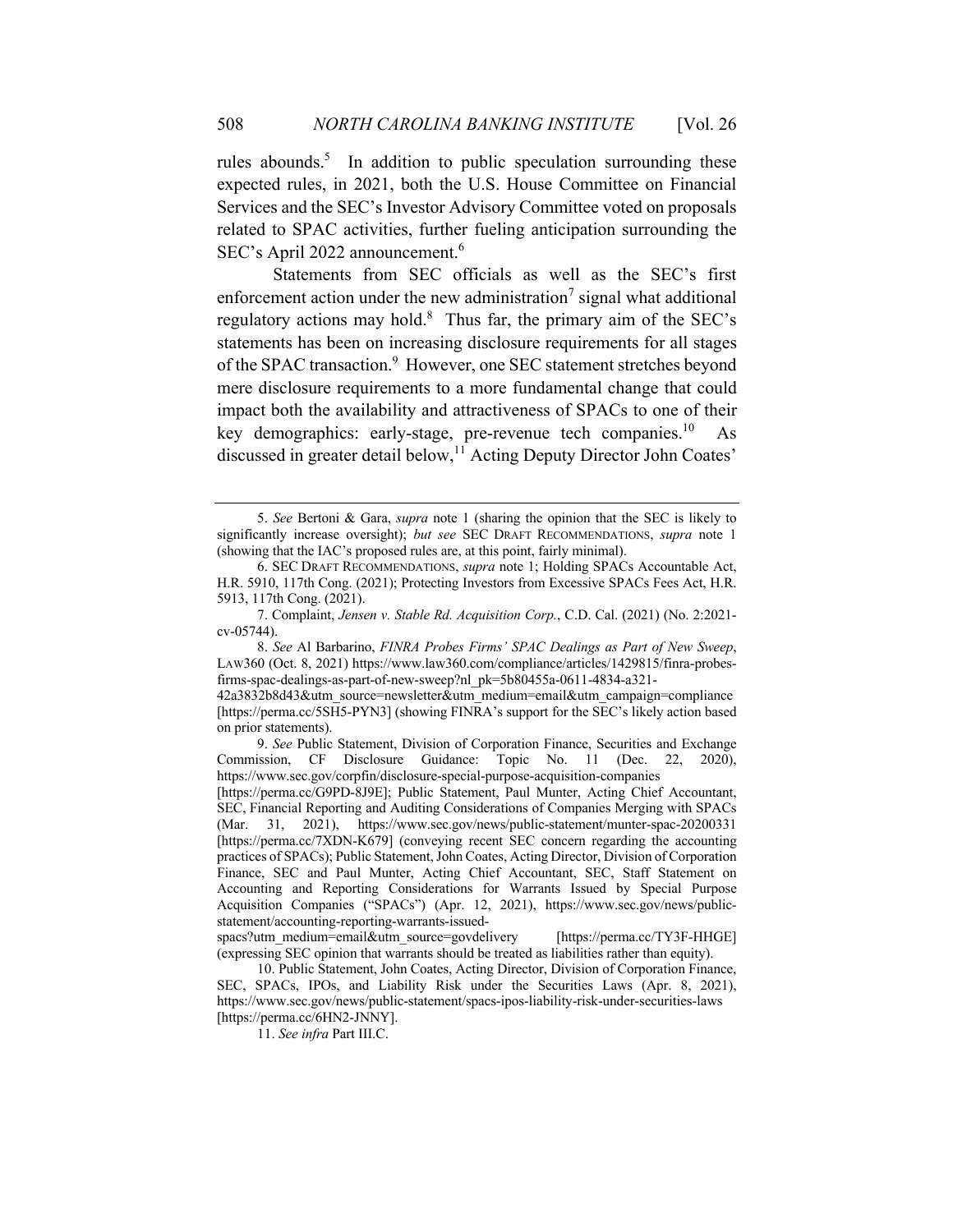April 2021 announcement calls into question whether the Private Securities Litigation Reform Act ("PSLRA")'s safe harbor should apply to forward-looking statements made in connection with a target company using a SPAC to go public.<sup>12</sup>

One of the SEC's core tenants<sup>13</sup> is to protect investors by ensuring that they receive proper disclosure about prospective investments<sup>14</sup> rather than guaranteeing that an investment option is financially desirable.15 Former Deputy Director Shelley Parratt illustrated that this broad mission applies specifically to SPACs when she said that the SEC's role is not "to say people can't do [SPAC] deals. [The SEC's] role is full disclosure."16 Taking Former Deputy Director Parratt at her word, this note considers the likely impact on SPAC deals if Deputy Director Coates' recent statement regarding the PLSRA's application to forwardlooking statements<sup>17</sup> for SPAC transactions were to become law; and argues that, while the SEC's involvement in SPAC affairs is likely unavoidable, $18$  the Commission's rule proposal should not limit safe harbor protections for SPACs as doing so would reduce the number of SPAC deals, without meaningfully increasing disclosures.

This note proceeds in four parts. Part  $II^{19}$  provides a brief history of the SPAC entity and how SPACs take a private company onto a public exchange. Part  $III^{20}$  examines how the availability of forward-looking statements to SPACs is a key difference between SPACs and a traditional IPO, including how the *Stable Road*<sup>21</sup> matter protected investors notwithstanding safe harbor. Part  $IV^{22}$  concludes by recommending that the SEC uphold the PSLRA's safe harbor for forward-looking statements associated with the de-SPAC transaction, as excluding it would be a

18. But not necessarily uncalled for, given the right focus of the SEC's actions.

<sup>12.</sup> *Id.*

<sup>13.</sup> Irrespective of a specific Administration's agenda.

<sup>14.</sup> *See* CORY KIRCHERT & ADRIAEN M. MORSE JR., SEC AS ENFORCER OF SPAC MERGERS AND ENABLER OF SPACS, ARNALL GOLDEN GREGORY LLP: NEWS AND INSIGHTS (Aug. 10, 2021) https://www.agg.com/news-insights/publications/sec-as-enforcer-of-spacmergers-and-enabler-of-spacs/ [https://perma.cc/7HTA-7357] (concluding that the SEC does not rely on "merit-based" investor protections (i.e. evaluating a company's business model for profitability), but rather focuses on ensuring full disclosure of relevant information).

<sup>15.</sup> *Id.* 

<sup>16.</sup> U.S. SEC. & EXCH.COMM'N: *Corporation Finance Reviewed 6K Issuers Over Past Year*, Deputy Director Announces, 37 REG. & L. REPT. 1881 (Nov. 14, 2005).

<sup>17.</sup> Coates, *supra* note 10.

<sup>19.</sup> *See infra* Part II.

<sup>20.</sup> *See infra* Part III.

<sup>21.</sup> Complaint, *supra* note 7.

<sup>22.</sup> *See infra* Part IV.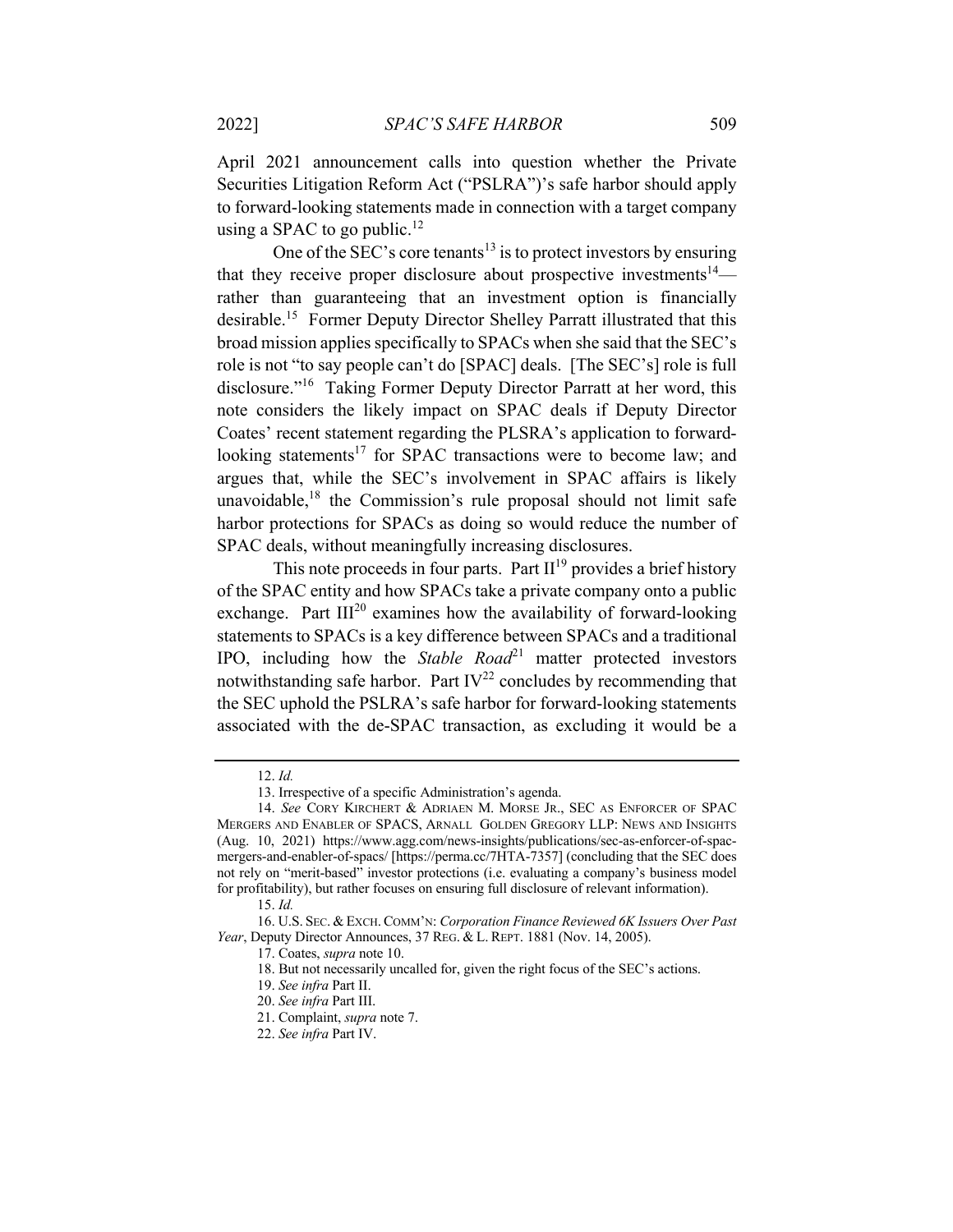quick, but ultimately ineffective, fix for reforming SPACs. A regulatory distraction that, on the surface, appears to increase investor protections, while in reality provides little benefit to investors, runs counter to the goal of the PSLRA's safe harbor, and diminishes the attractiveness of SPACs as an alternative to a traditional IPO.

### II. A BRIEF HISTORY OF SPACS AND HOW THEY WORK

# *A. A Brief History of SPACs*

A Special Purpose Acquisition Company ("SPAC") is a type of blank check company<sup>23</sup> formed and taken public for the sole purpose of seeking out a private company, acquiring it, and merging that private target company into a public corporation as a result of the acquisition.<sup>24</sup> Despite the recent skyrocketing in SPAC popularity, blank check companies have been around for decades, primarily trading for low dollar amounts in the penny stock market because of their speculative nature.<sup>25</sup>

Prior to the 1990 Penny Stock Reform Act ("PSRA"), these types of securities fell below the SEC and states' radars, leaving blank check companies largely unregulated.<sup>26</sup> The lack of regulation enabled infamous fraudulent schemes such as the "pump and dump"<sup>27</sup> craze of the late 1980s, in which schemers boosted the price of securities through misleading, exaggerated statements and then sold those securities at the

<sup>23.</sup> While SPACs originated as a type of blank check company, SPACs do not meet the definition of a "blank check company" under the Private Securities Litigation Reform Act as that term is limited to companies that issue penny stock, which a SPAC by definition does not issue. This distinction is important when discussing the PSLRA's safe harbor exclusions as blank check companies are excluded from safe harbor under the PSLRA but not SPACs. Derek K. Heyman, *From Blank Check to SPAC: The Regulator's Response to the Market, and the Market's Response to the Regulation*, 2 ENTREPRENEURIAL BUS. L.J. 531, 532 (2007).

<sup>24.</sup> U.S. SEC. & EXCH. COMM'N INTRODUCTION TO INV. GLOSSARY: *Blank Check Companies*, https://www.investor.gov/introduction-investing/investingbasics/glossary/blank-check-company [https://perma.cc/5FFG-Z8CB] (last visited Oct. 4, 2021).

<sup>25.</sup> *See id.* (explaining that a blank check company is a publicly traded corporation that has no business plan or purpose other than to raise funds either for its own eventual operations or to fund a merger between itself and an existing operating company).

<sup>26.</sup> Heyman, *supra* note 23.

<sup>27.</sup> *See* U.S. SEC. & EXCH. COMM'N INTRODUCTION TO INV. GLOSSARY: *Pump and Dump Schemes*, https://www.investor.gov/introduction-investing/investingbasics/glossary/pump-and-dump-schemes [https://perma.cc/PJB9-42QF] (last visited Oct. 4, 2021) (defining a pump and dump scheme as activities undertaken to create a "buying frenzy" of a particular security, artificially inflating its price, and then selling those shares to duped investors at the higher price).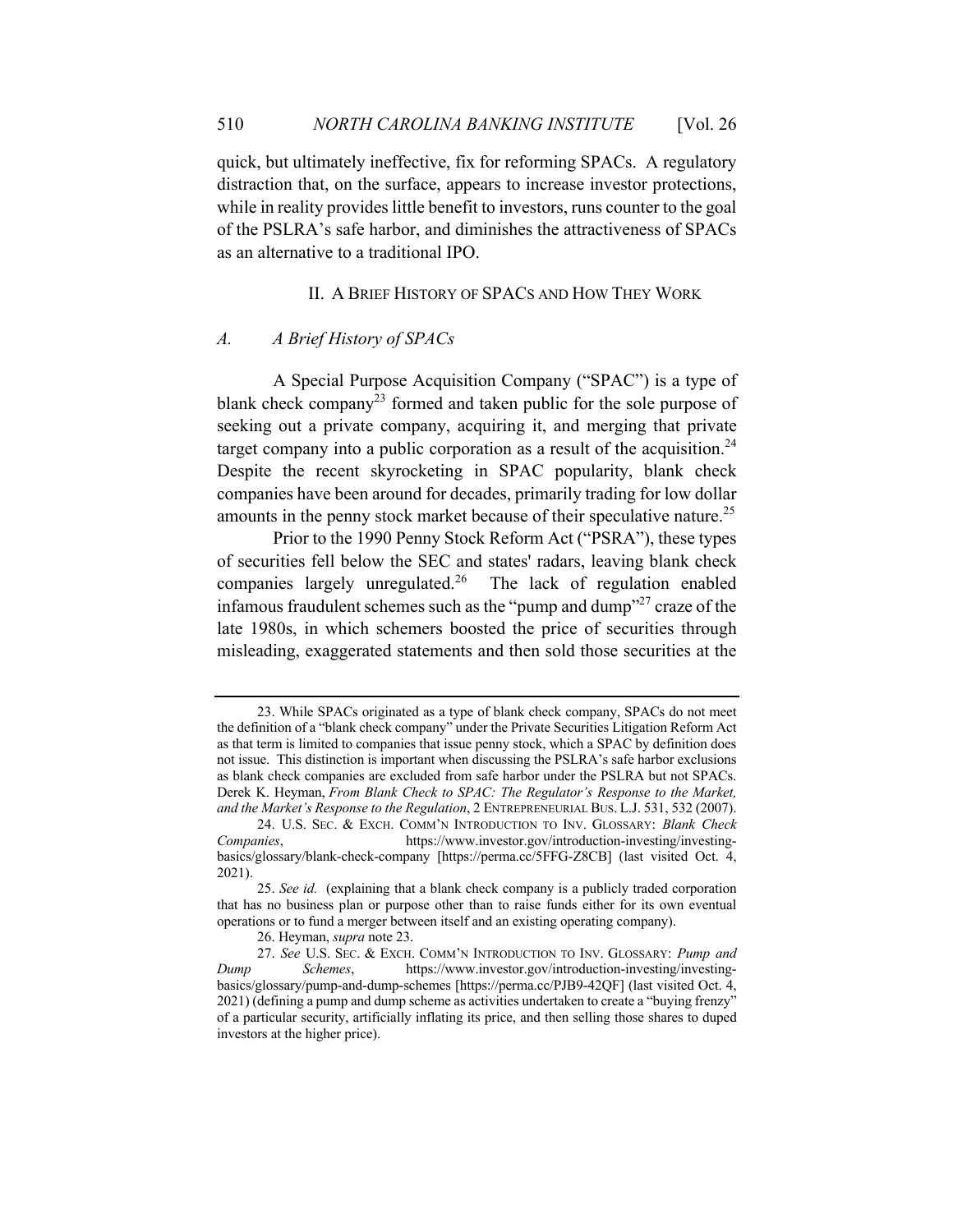inflated price, only for the stock to become worthless after the sale.<sup>28</sup> Blank check companies were the primary vehicles for these types of fraudulent schemes that were estimated to have lost investors nearly \$2 billion annually.<sup>29</sup> Due to their misuse, blank check companies had a poor reputation until the  $PSRA^{30}$  created strict regulations that tempered the fraud occurring prior to its adoption. $31$ 

Through the authority of the PSRA, the SEC implemented Rule  $419<sup>32</sup>$  which had two main goals: first, to place stricter controls on blank check company offerings and, second, to allow investors in blank check companies the opportunity to reconsider their investment once additional knowledge became available about the target company.<sup>33</sup> Rule 419 served as the impetus and model for a new type of blank check company, the SPAC.<sup>34</sup>

For the first several years following their inception in 1992, SPACs were not a popular option because of regulatory scrutiny and the relatively low cost of going public via the traditional IPO.<sup>35</sup> Interest in SPACs has fluctuated over the last thirty years based on market factors such as the difficulty of and increased expenses associated with the IPO process, exchanges' acceptance of SPACs, and investor wariness.36 For example, the early 2000s dot com crash led to decreased IPO activity and left companies looking for a cheaper way to go public.<sup>37</sup> SPACs took off

traditional IPOs are less expensive and more readily available); Syvrud, *supra* note 35.

<sup>28.</sup> Heyman, *supra* note 23 at 533.

<sup>29.</sup> *See* H.R. REP. NO. 101-617 (discussing the impetus for the PSRA).

<sup>30.</sup> And subsequent SEC Rule 419.

<sup>31.</sup> *See* Penny Stock Reform Act of 1990, H.R. 4497, 101st Cong. (1990) (requiring penny stocks to be listed on a marketplace, where they could be quoted, rather than solely on a pink sheet. This practice increased the amount of information available to potential investors, theoretically making fraud less likely to occur).

<sup>32.</sup> Heyman, *supra* note 23 at 533.

 <sup>33. 17</sup> C.F.R. § 230.419(b) (2021). *See* Heyman, *supra* note 20 at 538 (listing the objectives of SEC Rule 419 as "placing strict[er] controls" and "giving investors a chance to reconsider their investment").

<sup>34. § 230.419(</sup>b).

<sup>35.</sup> Kelsey Syvrud*, Should SPACs Be Back? Part Two*, FIRE CAP.: INSIGHTS (Apr. 27, 2021), https://www.firecapitalmanagement.com/fire-capital-blog-posts/should-spacs-beback-part-two [https://perma.cc/PFS3-5QN2] (providing explanation to the ebbs and flows of SPAC popularity since its inception in the early 1990s).

<sup>36.</sup> *See* David A. Miller & Jeffrey M. Gallant, *SPACs: Rebuilt and Here to Stay?*, FINANCIER WORLDWIDE (Dec. 2010), https://www.graubard.com/wpcontent/uploads/sites/1400405/2020/08/FinancierWorldwideArticle122010.pdf [https://perma.cc/6MYY-BVGJ] (discussing the receding popularity in SPACs when

<sup>37.</sup> Syvrud, *supra* note 35.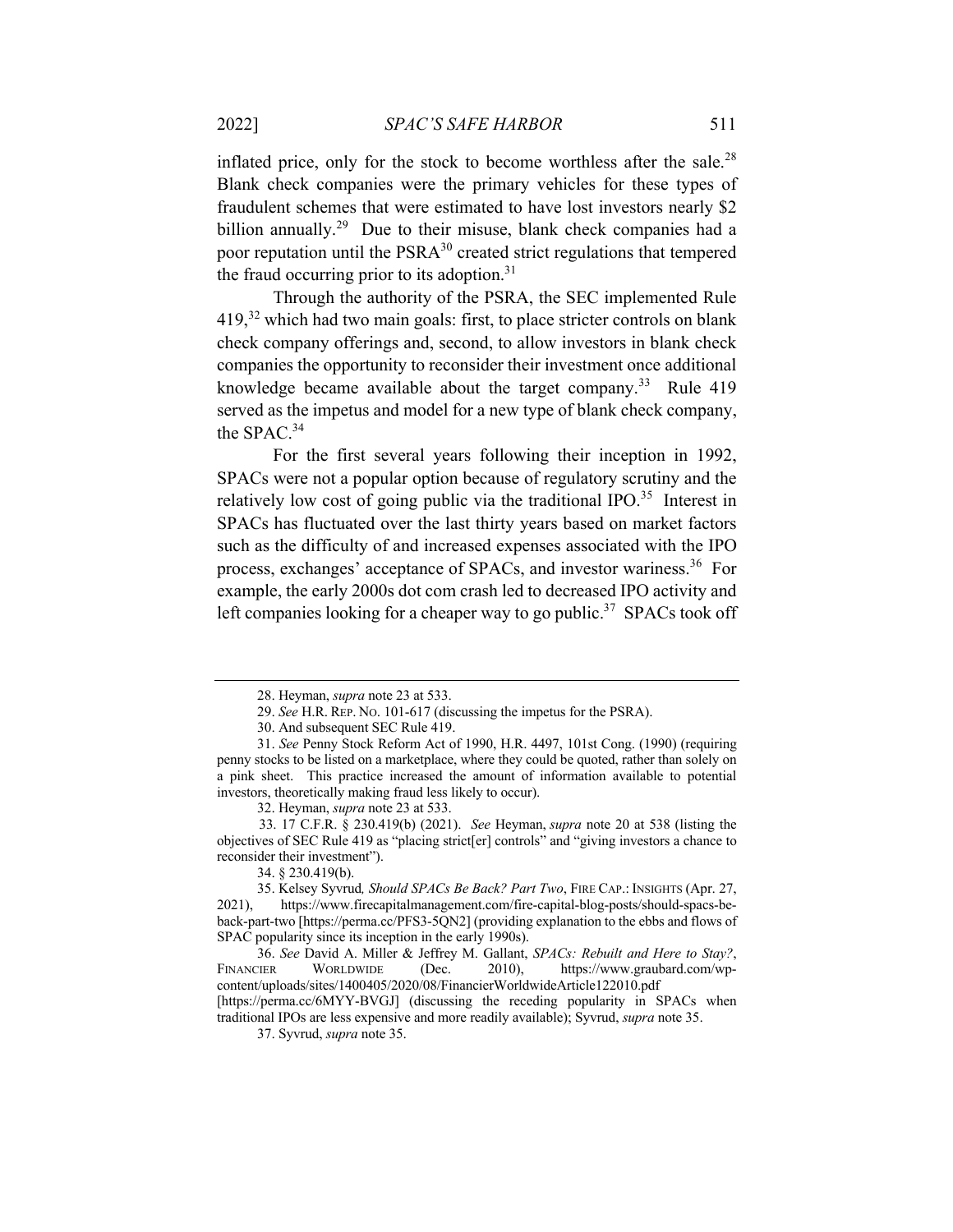with 160 SPAC IPOs from 2003 until the 2008 financial crisis<sup>38</sup>—at which time the NYSE & NASDAQ changed their rules to allow SPACs to be traded on their exchanges<sup>39</sup>—leading to another increase in SPAC popularity that continued throughout the late 2010s and exploded in 2020.40

The current interest in SPACs is thanks to a number of factors.<sup>41</sup> At the top of the list is the COVID-19 pandemic, which added to the cost of the traditional IPO process $42$  and made the extensive travel involved in investor roadshows impractical, if not impossible.<sup>43</sup> Another factor contributing to the rise in SPAC popularity is the influx of pre-revenue tech companies that have discovered the unique possibilities SPACs can provide.44 SPACs are the perfect option for many of these "investorpropped"45 companies with high growth potential but lacking consistent revenues, making them unsuited for a traditional IPO as IPOs prohibit reliance on financial projections as a selling point, whereas the SPAC route allows for these statements.<sup>46</sup> The success of these pre-revenue companies has created an influx of tech startups, in need of capital but

40. SPAC ANALYTICS, https://www.spacanalytics.com/ [https://perma.cc/2YPE-3JYC] (last visited Sept. 18, 2021).

<sup>38.</sup> *Id.*

<sup>39.</sup> *See* GUSTAVO A. PAUTA & DAVID H. HUNG, REEDSMITH CLIENT BULLETIN 08-090: THE SEC APPROVES THE NYSE'S PROPOSED RULE CHANGE TO ALLOW LISTING OF SPACS (June 4, 2008), https://www.reedsmith.com/en/perspectives/2008/06/the-sec-approves-thenyses-proposed-rule-change-to [https://perma.cc/QG52-Y5K4] (describing the process by which Special Purpose Acquisition Companies became traded on the NYSE. Prior to this rule change, blank check companies could only be traded in the OTC market and the American Stock Exchange).

<sup>41.</sup> *See* Joseph Williams & Stefen J. Rasay, *Tech and SPACs: SEC Regulation Could Result in Fewer, but Better SPACs*, S&P GLOBAL MKT. INTEL. (May 13, 2021), https://www.spglobal.com/marketintelligence/en/news-insights/latest-news-headlines/techand-spacs-sec-regulation-could-result-in-fewer-but-better-spacs-64000801

<sup>[</sup>https://perma.cc/G7Y5-H3QB] (arguing that while there was a slight decrease in SPAC popularity in April of 2021, SPACs are more popular than they have ever been because of certain regulatory benefits); *see also* James Woodbridge, *The Evolution of SPACs*, HEDGEWEEK: NEWS (Aug. 12, 2020), https://www.hedgeweek.com/2020/12/08/293262/evolution-spacs [https://perma.cc/3JCH-GZ8W] (detailing the differences between SPACs and the traditional IPO that are making SPACs popular currently).

<sup>42.</sup> The additional costs associated with taking an operating company public are discussed at length below, but primarily include the substantial difference in investment bank fees as well as the timing of when those fees are paid.

<sup>43.</sup> Woodbridge, *supra* note 41.

<sup>44.</sup> Williams, *supra* note 41.

<sup>45.</sup> Meaning corporations with high growth potential, but that are in the pre-revenue stage. The traditional IPO path is not available for these companies.

<sup>46.</sup> Williams, *supra* note 41.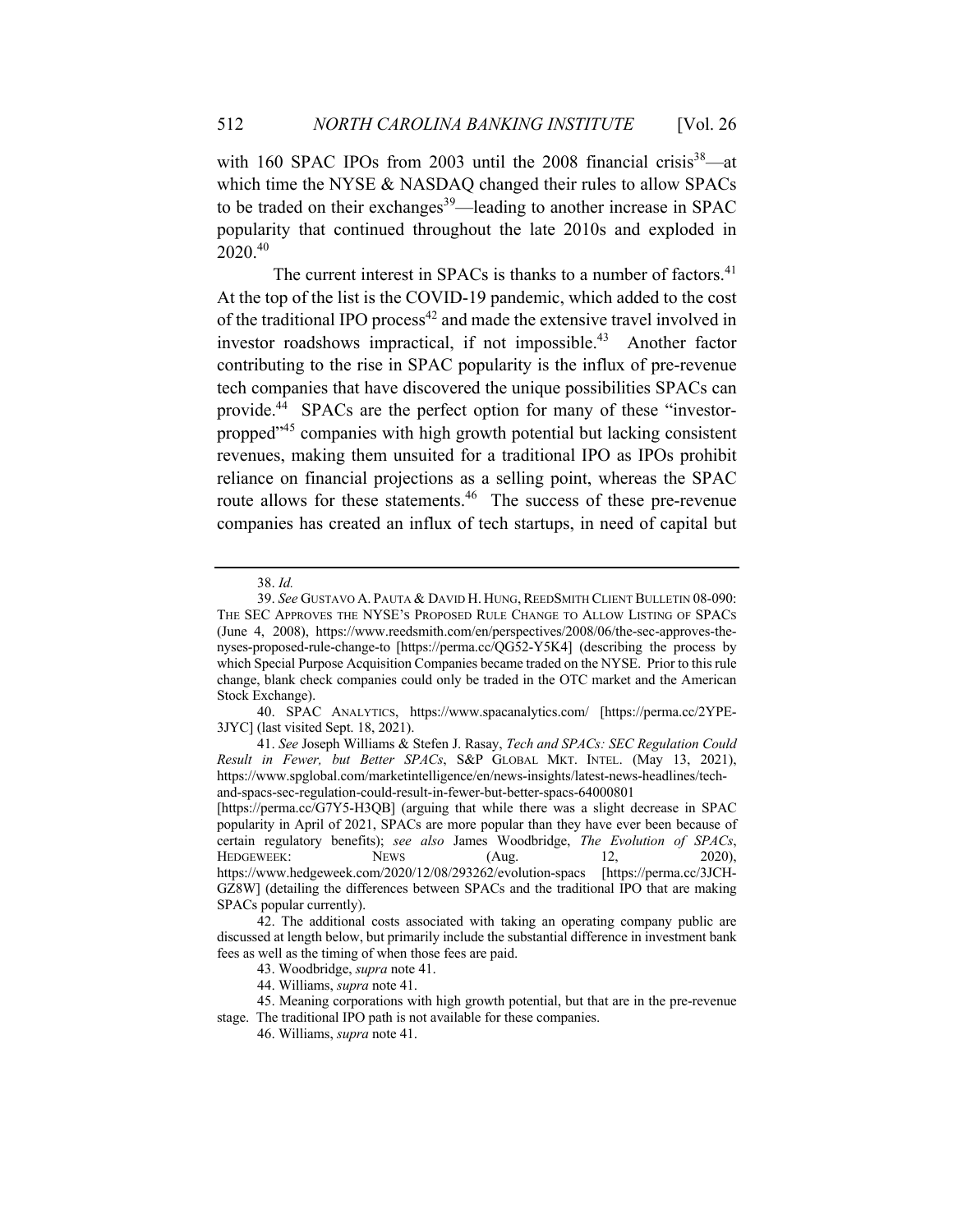not ready for an IPO, going public via a SPAC, further increasing SPAC popularity.47 Additionally, many retail investors, seeing the success of technology startups using SPACs to go public, have sought a way to invest earlier in the lifecycle of a lucrative company and SPACs have provided the ideal opportunity for such involvement.<sup>48</sup> High profile SPAC founders—like famous athletes Shaquille O'Neal<sup>49</sup> and Alex Rodriguez<sup>50</sup>—as well as high-profile companies—like Virgin Galactic<sup>51</sup> and DraftKings<sup>52</sup>— have also contributed to the recent interest in SPACs. Finally, as the number of SPACs has increased, so has the market's positive perception of SPACs as a vehicle for going public, leading to SPAC popularity begetting more SPAC popularity.<sup>53</sup>

### *B. How SPACs Work*

In order for a SPAC to accomplish its mission of taking a privately held operating company public, there are two distinct phases or transactions that must take place – an IPO and a merger.<sup>54</sup> First, the

<sup>47.</sup> *Id.*

<sup>48.</sup> *See* Nikolai Roussanov, *Why SPACs Are Booming,* WHARTON: KNOWLEDGE @ WHARTON (May 4, 2021), https://knowledge.wharton.upenn.edu/article/why-spacs-arebooming [https://perma.cc/Y6NG-EP8X] (discussing how SPACs provide an earlier entry point to emerging companies than does the traditional IPO).

<sup>49.</sup> Kori Hale, *Shaq Moves into SPACs with Former Disney Execs & MLK Jr.'s Son*, FORBES (Oct. 20, 2020, 7:50 AM), https://www.forbes.com/sites/korihale/2020/10/20/shaqmoves-into-spacs-with-former-disney-execs--mlk-jrs-son [https://perma.cc/QB42-CU88].

<sup>50.</sup> Noor Zainab Hussain, *Alex Rodriguez-Backed SPAC Looks to Raise About \$500 Million in IPO*, REUTERS (Feb. 4, 2021, 4:24 PM), https://www.reuters.com/article/us-slamcorp-ipo/alex-rodriguez-backed-spac-looks-to-raise-about-500-million-in-ipoidUSKBN2A42WL [https://perma.cc/Y3W7-LFDP].

<sup>51.</sup> Press Release, Virgin Galactic, Virgin Galactic and Social Capital Hedosophia Announce Merger to Create the World's First and Only Publicly Traded Commercial Human Spaceflight Company (July 9, 2019), https://www.virgingalactic.com/articles/virgin-galacticand-social-capital-hedosophia-announce-merger-to-create-the-worlds-first-and-only-

publicly-traded-commercial-human-spaceflight-company/ [https://perma.cc/576W-T4KZ]. 52. Jesse Pound, *Fantasy Sports Company and Bookmaker DraftKings to Become Public Company*, CNBC, (Dec. 23, 2019, 7:19 AM), https://www.cnbc.com/2019/12/23/draftkings-to-become-public-company-forgoingtraditional-ipo.html [https://perma.cc/TZ86-YYSW].

<sup>53.</sup> *See* Rani Molla, *SPACs, the Investment Term You Won't Stop Hearing About, Explained,* VOX (Mar. 4, 2021, 2:50 PM), https://www.vox.com/recode/22303457/spacsexplained-stock-market-ipo-draftkings [https://perma.cc/3DXW-LWBE] (illustrating that the more SPACs are discussed as a popular investment option, the more that investors are seeking SPACs out to invest in).

<sup>54.</sup> U.S. SEC. & EXCH. COMM'N*, What You Need to Know About SPACs – Updated Investor Bulletin*, INTRODUCTION TO INVESTING: INVESTOR ALERTS AND BULLETINS (May 25, 2021), https://www.investor.gov/introduction-investing/general-resources/news-alerts/alertsbulletins/investor-bulletins/what-you [https://perma.cc/5MDU-G5XY].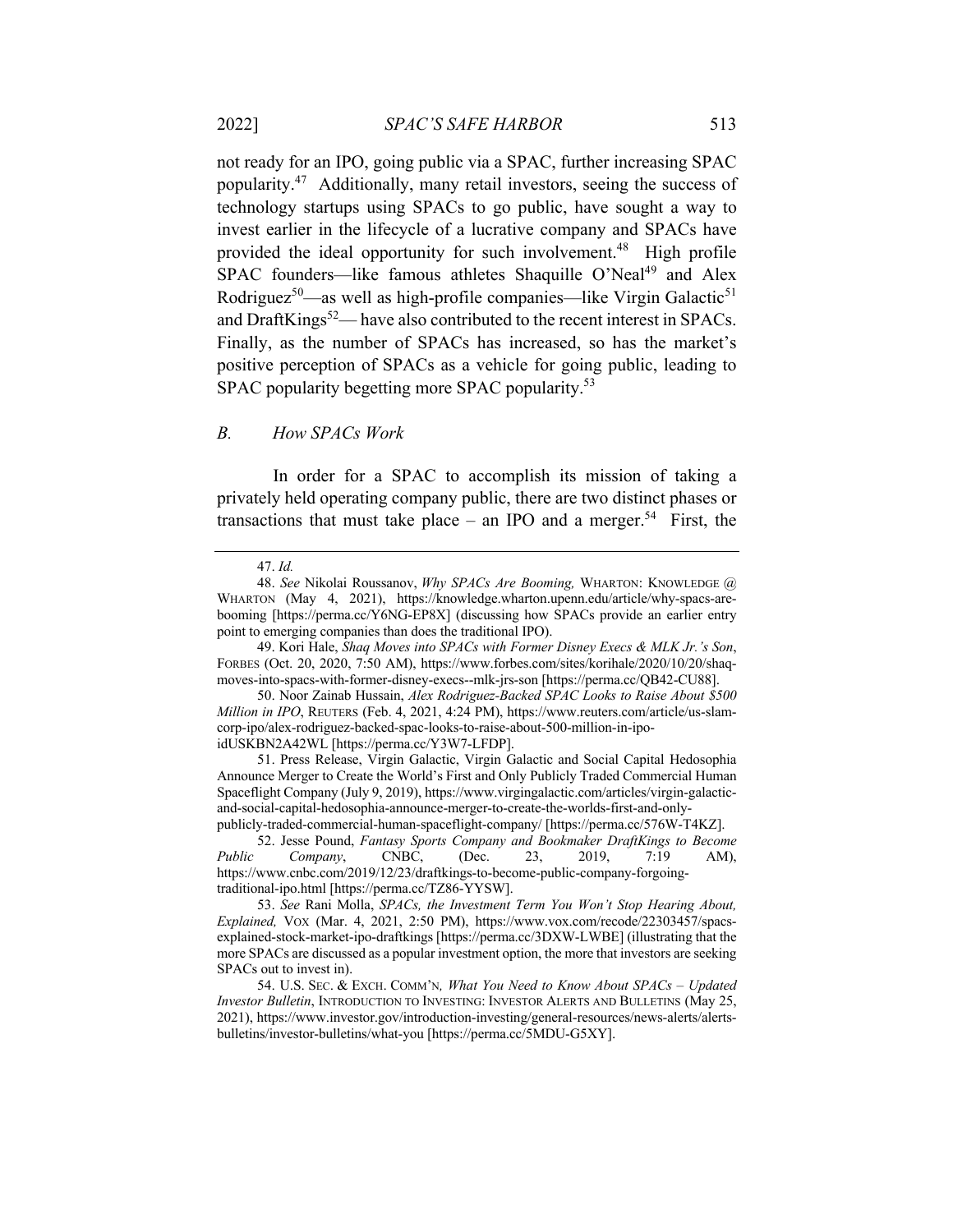SPAC itself must be publicly traded, which it accomplishes by going through the IPO process as a newly formed shell company.<sup>55</sup> Investor funds raised during the SPAC's IPO $56$  are placed in a trust and are untouchable until the SPAC merges with its target.<sup>57</sup> As a way to further protect investors, SPAC investment funds are also fully redeemable<sup>58</sup> until the merger is completed. The SPAC's status as a shell company means that there are fewer historical financial statements and disclosures for the SEC to evaluate as part of the SPAC's IPO than there would be with an operating company.<sup>59</sup> SPAC sponsors<sup>60</sup> often cite these reduced reporting requirements as one of the key factors in making the SPAC process faster than the traditional IPO.<sup>61</sup>

After the SPAC goes public, it has approximately two years<sup>62</sup> to identify a target company and merge with it in what is referred to as either the business combination phase<sup>63</sup> or a "de-SPAC"<sup>64</sup> transaction.<sup>65</sup> SPAC investors must approve a prospective target before the de-SPAC transaction with that company can take place. $66$  Until recently, this vote was binding on investors – meaning if they voted to approve the merger,

62. Also known as the liquidation window, which typically ranges from 18-24 months, depending on the SPAC's bylaws. If the SPAC does not merge with a target company within the liquidation window, it must return all funds raised to its investors. The liquidation window can be extended pending a vote of the shareholders of the SPAC. However, all SPACs listed on the NASDAQ or NYSE risk delisting if they exceed 36 months without a business combination. Nasdaq IM-5101-2(b); N.Y.S.E Guide § 119(b).

63. U.S. SEC. & EXCH. COMM'N*, supra* note 54.

64. *See* Andrew R. Brownstein et al., *The Resurgence of SPACs: Observations and Considerations*, HARV. L. SCH. F. ON CORP. GOVERNANCE (Aug. 22, 2020), https://corpgov.law.harvard.edu/2020/08/22/the-resurgence-of-spacs-observations-andconsiderations/ [https://perma.cc/64LX-SRUW] (illustrating the differences between "modern" SPACs and pre-2019 SPACs).

65. U.S. SEC. & EXCH. COMM'N*, supra* note 54.

66. Nasdaq IM-5101-2(d); N.Y.S.E Guide § 119(d).

<sup>55.</sup> A shell company does not have any underlying operating business, nor does it have any assets aside from cash and other investments. U.S. SEC. & EXCH. COMM'N*, supra* note 54.

<sup>56.</sup> But before the SPAC identifies a target.

<sup>57.</sup> U.S. SEC. & EXCH. COMM'N*, supra* note 54.

<sup>58.</sup> After the target is announced and a merger approved by investors at the IPO price, which is typically set at \$10 per share.

<sup>59.</sup> U.S. SEC. & EXCH. COMM'N*, supra* note 54.

<sup>60.</sup> Refers to the management team that formed and operates the SPAC. *Id.*

<sup>61</sup>*. See Understanding SPAC IPOs Versus Traditional IPOs*, WOODRUFF-SAWYER &

CO., https://woodruffsawyer.com/industries/spacs/spac-ipos-traditional-ipos-difference/ [https://perma.cc/Y5SB-52UZ] (last visited Sept. 21, 2021) (explaining that the differences in disclosure requirements for SPACs means that the process to go public typically takes a "matter of months" compared to the traditional IPO process that can take "anywhere from nine months to several years").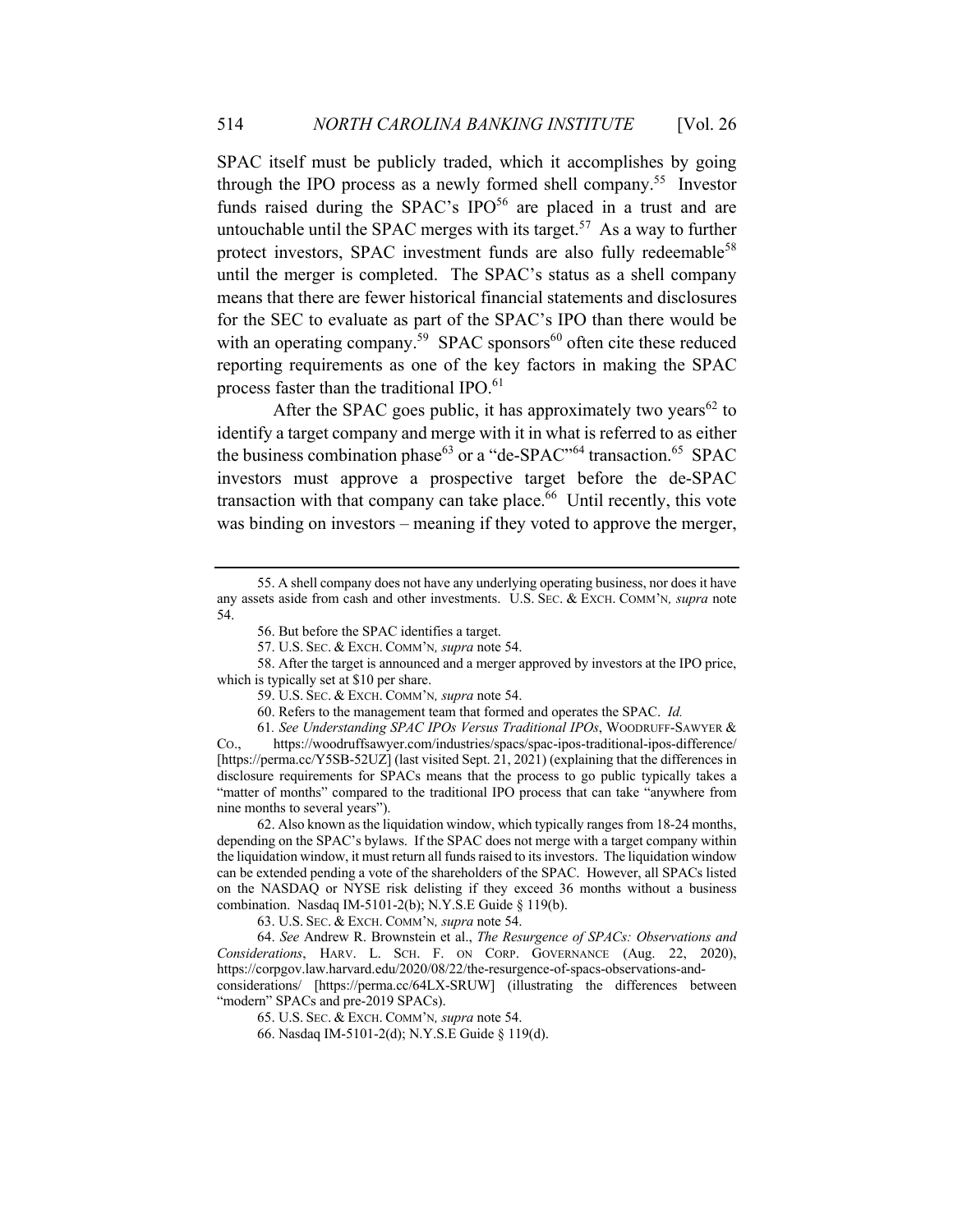they were not permitted to redeem their investment.<sup>67</sup> Recent rule changes, however, have eliminated that requirement and now investors are permitted to vote to approve the merger without any skin in the game.68 If the SPAC fails to identify a target and complete the merger within that two-year window then the SPAC is liquidated, and all of the funds held in escrow are returned to investors. $69$  Assuming that a target is identified and merged with the SPAC, however, the SPAC's sponsors receive a substantial amount of equity in the new company, typically referred to as the sponsor's "promote."70 If a merger is not effectuated within the liquidation window, sponsors do not benefit as there is no new company equity for them to receive.<sup>71</sup>

The SPAC's IPO and the de-SPAC transactions together<sup>72</sup> complete the process of taking a privately held company onto a public exchange, circumventing portions of the traditional IPO route.<sup>73</sup> While both the SPAC and traditional IPO process accomplish the same end result, that is, both processes bring a privately held company onto a public exchange, each presents distinct benefits, drawbacks, and legal implications that will be discussed further below.<sup>74</sup>

# III. FORWARD-LOOKING STATEMENTS – A KEY DIFFERENCE BETWEEN SPACS AND TRADITIONAL IPOS

### *A. The PSLRA*

In the early 1970s, the SEC began a decades-long journey away from its prohibition on financial projections in company filings in an

<sup>67.</sup> Sheppard Mullin, *SPACs 2.0: New SPAC Rules Changes Approved by NASDAQ And NYSE AMEX and New Market Features Make SPACs a More Attractive Investment Vehicle in 2011*, SHEPPARD MULLIN: CORP. & SEC. L. BLOG (Mar. 21, 2011), https://www.corporatesecuritieslawblog.com/2011/03/spacs-2-0-new-spac-rules-changesapproved-by-nasdaq-and-nyse-amex-and-new-market-features-make-spacs-a-moreattractive-investment-vehicle-in-2011 [https://perma.cc/4DNM-5FYA].

<sup>68.</sup> Nasdaq IM-5101-2(e); N.Y.S.E Guide § 119(e).

<sup>69.</sup> Nasdaq IM-5101-2(b); N.Y.S.E Guide § 119(b).

<sup>70.</sup> *See* Brownstein et al., *supra* note 64 (describing the method and terminology for how Sponsors make money on SPAC deals).

<sup>71.</sup> *Id.*

<sup>72.</sup> The SPAC's IPO and the SPAC's merger with the target company.

<sup>73.</sup> Brownstein et al., *supra* note 64.

<sup>74.</sup> *See* COOPER ET AL., *supra* note 2 (highlighting the regulatory and structural differences that exist in the SPAC and traditional IPO process); *infra* Part III.B.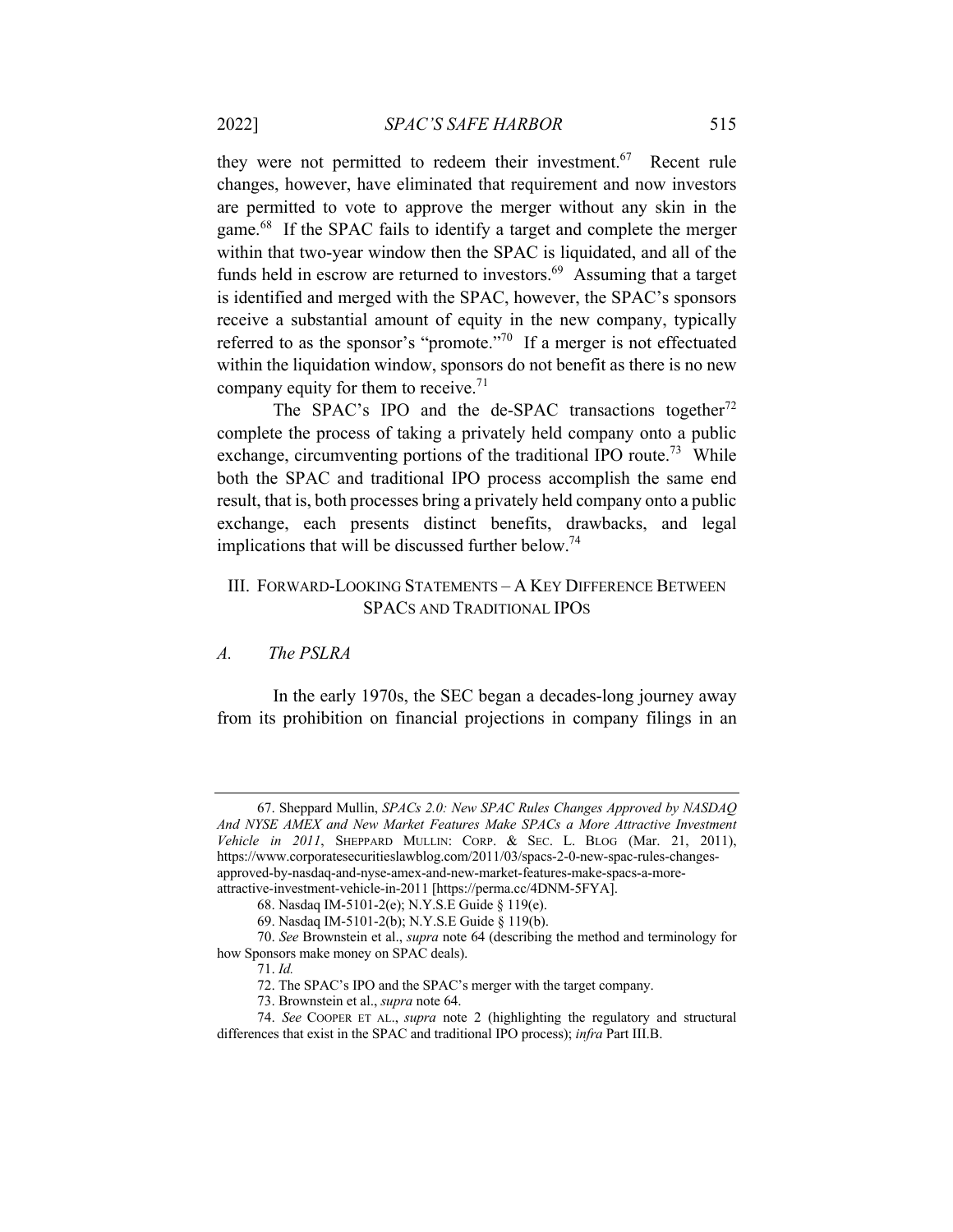attempt to provide more complete financial information to investors.<sup>75</sup> Prior to that time, the Commission did not allow this type of forwardlooking information to be included in company filings as it was concerned that investors might place too much weight on unsubstantiated projections when making investment decisions.76 The first several attempts by the SEC to encourage companies to report financial projections were unsuccessful until Congress passed the Private Securities Litigation Reform Act ("PSLRA") in 1995.<sup>77</sup>

In part, the PSLRA protects companies by barring private actions relating to forward-looking statements made by executives<sup>78</sup> that turn out to be false or include material omissions despite the issuer's good faith.<sup>79</sup> This protection is more commonly known as providing a "safe harbor" from private litigation relating to these forward-looking statements.<sup>80</sup> Notably, the PSLRA's safe harbor does not protect executives or companies from enforcement actions by the  $SEC.<sup>81</sup>$  The protection afforded is only against private actions.82

The goal of the PSLRA's safe harbor is to ensure increased availability of forward-looking information so as to benefit investor decision-making.<sup>83</sup> The safe harbor afforded to companies and their executives from private litigation is not unlimited, however, and comes with a few notable exceptions.<sup>84</sup>

<sup>75.</sup> *See* Amanda M. Rose, *SPAC Mergers, IPOS, and The PSLRA's Safe Harbor: Unpacking Claims of Regulatory Arbitrage* at 29-32, (Oct. 19, 2021), https://papers.ssrn.com/sol3/papers.cfm?abstract\_id=3945975 [https://perma.cc/4NUE-75MX] (chronicling the journey that the SEC took in its acceptance and revere for forwardlooking statements).

<sup>76.</sup> Bruce A. Hiler, *The SEC and the Courts' Approach to Disclosure of Earnings Projections, Asset Appraisals, and Other Soft Information: Old Problems, Changing Views*, 46 MD. L. REV. 1114, 1118 (1987) (explaining the SEC's original hesitation in allowing forward-looking statements to be included in a company's financial disclosures).

<sup>77.</sup> Rose, *supra* note 75.

<sup>78.</sup> Provided that the executive did not have knowledge at the time that the statement was misleading and that the statement was accompanied by "meaningful cautionary language." 15 U.S.C. §§ 77z-2 (2010), 78u-5 (1995).

<sup>79. 15</sup> U.S.C. §§ 77z-2, 78u-5.

<sup>80.</sup> COOPER ET AL.,*supra* note 2.

<sup>81. 15</sup> U.S.C. §§ 77z-2, 78u-5.

<sup>82. 15</sup> U.S.C. § 78u-5.

<sup>83.</sup> *See* Rose, *supra* note 75 (providing a thorough analysis and interpretation of the legislative intent behind the PSLRA).

<sup>84. 15</sup> U.S.C. §§ 77z-2, 78u-5.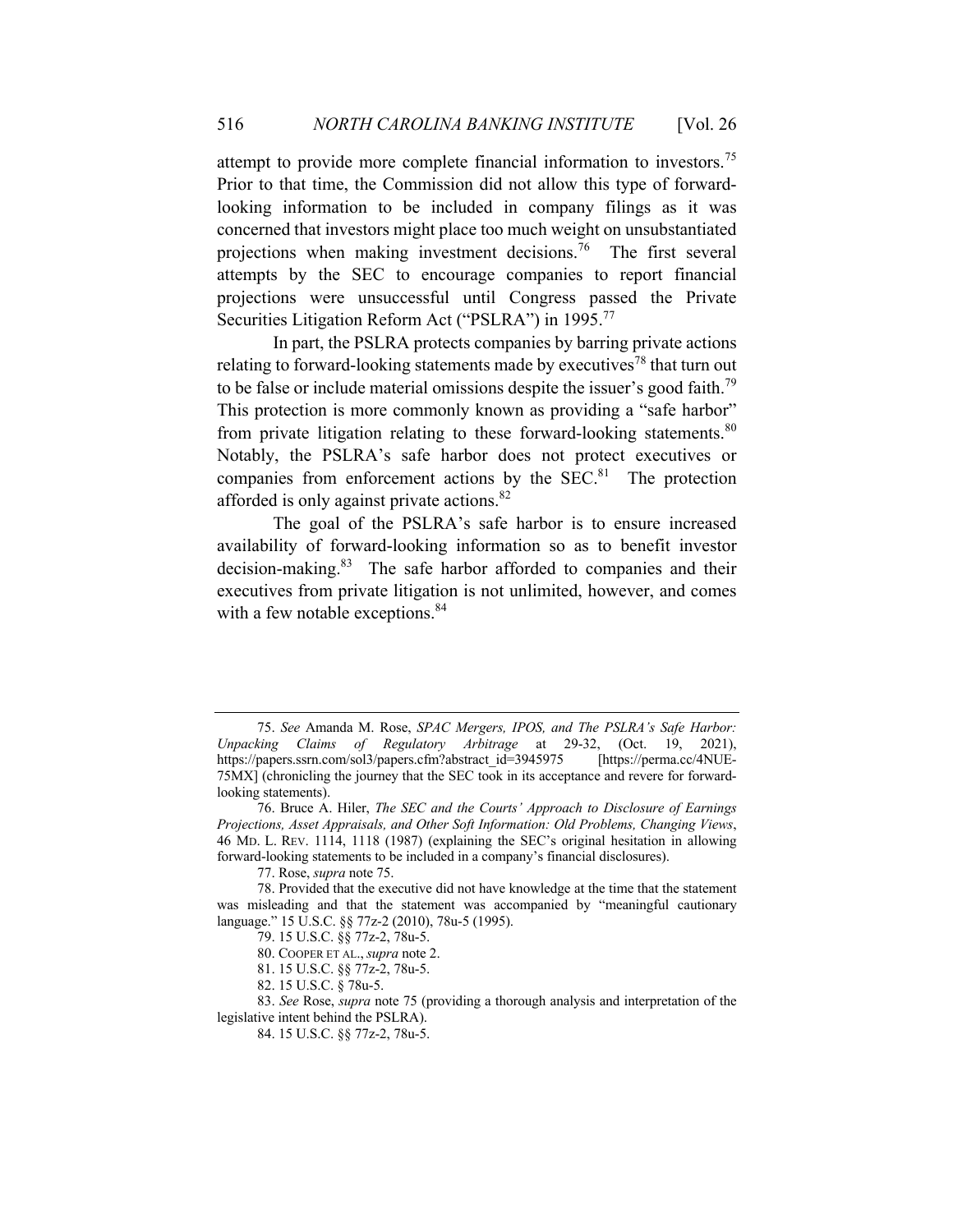# *B. Safe Harbor – A Key Benefit of SPACs to Certain Targets*

One of these safe harbor exceptions is for false statements or material omissions made in connection with a company's IPO.<sup>85</sup> Due to this exclusion from the PSLRA's safe harbor and Securities Act Rule 169, typically only historical financial information is shared as part of a company's IPO.<sup>86</sup> The traditional IPO's heavy reliance on historical financials limits the number and type of companies that are able to go public via this route.<sup>87</sup>

As the de-SPAC transaction is not an IPO, however, some have suggested that SPACs can take advantage of the PSLRA's safe harbor in relation to forward-looking statements made during the de-SPAC transaction.<sup>88</sup> As there is no specific exclusion from the PSLRA's safe harbor for the de-SPAC transaction, SPACs have assumed that safe harbor applies.<sup>89</sup> As a result, many de-SPAC transactions currently rely on forward-looking projections, rather than historical financials, as part of proxy statements soliciting SPAC stockholder approval of the de-SPAC transaction.<sup>90</sup>

The availability of forward-looking projections provides a significant opportunity to market companies without a proven track record, history of success in the markets, or that is investment-hungry but pre-revenue like many early-stage technology startups.<sup>91</sup> One of the key differences between the traditional IPO and going public via a SPAC is the availability of forward-looking statements for soliciting approvals in the de-SPAC transaction.<sup>92</sup> This difference in treatment of forwardlooking statements is also part of what makes SPACs attractive to earlier stage companies that would likely be excluded from a traditional IPO due

<sup>85. 15</sup> U.S.C. § 77z-2(c)(2)(D) (2010).

<sup>86.</sup> Simon Moore, *Why SPACs Are Exploding, A CEO's Take*, FORBES, (Oct. 5, 2020, 1:55 PM), https://www.forbes.com/sites/simonmoore/2020/10/05/why-spacs-are-explodinga-ceos-take [https://perma.cc/CX5F-U9WS].

<sup>87.</sup> *Id.* 

<sup>88.</sup> Coates, *supra* note 10.

<sup>89.</sup> Moore, *supra* note 86.

<sup>90.</sup> Davina K. Kaile et al., *Congressional SPACtivity Continues: Draft Legislation Proposes to Eliminate Safe Harbor Protection for Projections in SPAC Transactions,* JD SUPRA, (June 1, 2021), https://www.jdsupra.com/legalnews/congressional-spactivitycontinues-2513817 [https://perma.cc/T8JR-Z26M].

<sup>91.</sup> Roussanov,*supra* note 48.

<sup>92.</sup> *Id.*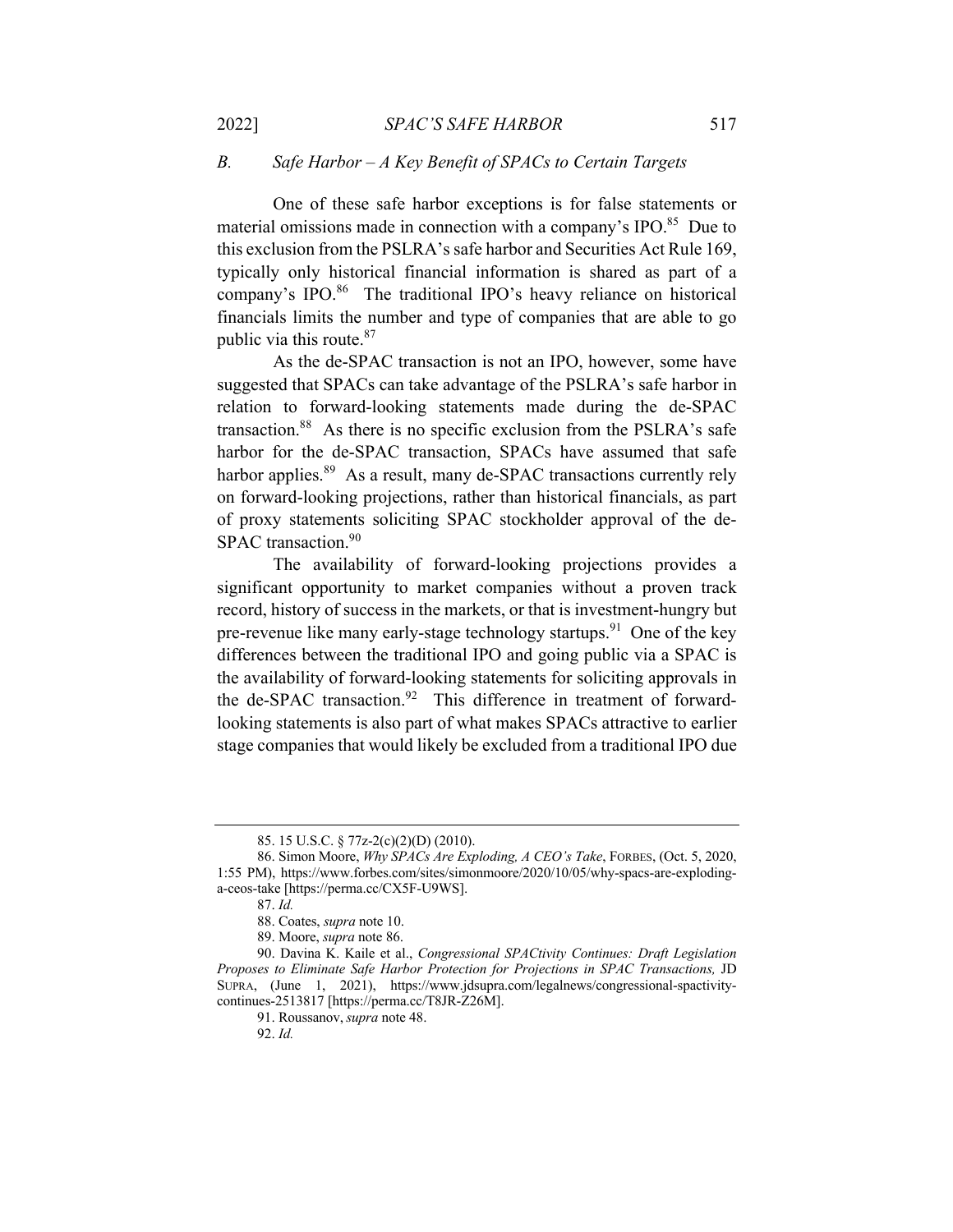to their lack of historical financials.<sup>93</sup> However, in his April 2021 statement, SEC Acting Deputy Director of Corporation Finance, John Coates, called that particular SPAC advantage into question.<sup>94</sup> Private targets that go public via a SPAC could lose this benefit if the SEC or Congress amend the PSLRA's safe harbor provisions to explicitly exclude the de-SPAC transaction from its protection.<sup>95</sup>

### *C. The Availability of Safe Harbor Called into Question for SPACs*

In April of 2021, Acting Deputy Director Coates, issued a statement cautioning SPAC sponsors about their potential liability under securities law and calling into question whether the PSLRA's safe harbor<sup>96</sup> should apply to the de-SPAC transaction.<sup>97</sup> Coates stated that while some practitioners believe the PSLRA's safe harbor extends to companies that choose to enter the public market via a SPAC, that interpretation was far from unanimously held.<sup>98</sup> Coates argued that despite the business combination—or, de-SPAC transaction—technically being a merger, there was reason to believe that the PSLRA's safe harbor should not apply.<sup>99</sup> Coates' statement explained that the application of PSLRA's safe harbor to the de-SPAC transaction was "uncertain at best"100—reasoning that, because the de-SPAC transaction is the moment in which a "private operating company itself 'goes public'" the de-SPAC transaction is actually the moment when the target company "engages in its initial public offering" and thus should be included as an exception to the PSLRA's safe harbor protections.<sup>101</sup>

While the immediate effect of this statement, were it to be used as the basis for proposed rule changes, would be to restrict SPACs from benefiting from the PSLRA's safe harbor, this change would significantly limit the use of forward-looking statements as part of the de-SPAC

<sup>93.</sup> Sophia Kunthara, *Why Are SPAC Targets So Young?*, CRUNCHBASE NEWS (Dec. 9, 2021), https://news.crunchbase.com/news/vc-backed-spac-targets-vs-ipo/ [https://perma.cc/HUV9-QTAU].

<sup>94.</sup> Coates, *supra* note 10.

<sup>95.</sup> Kunthara, *supra* note 93.

<sup>96. 15</sup> U.S.C. §§ 77z-2, 78u-5.

<sup>97.</sup> Coates, *supra* note 10.

<sup>98.</sup> *See id.* ("Some – but far from all – practitioners and commentators have claimed that an advantage of SPACs over traditional IPOs is lesser securities law liability exposure for targets and the public company itself.").

<sup>99.</sup> COOPER ET AL.,*supra* note 2.

<sup>100.</sup> Coates, *supra* note 10.

<sup>101.</sup> *Id.*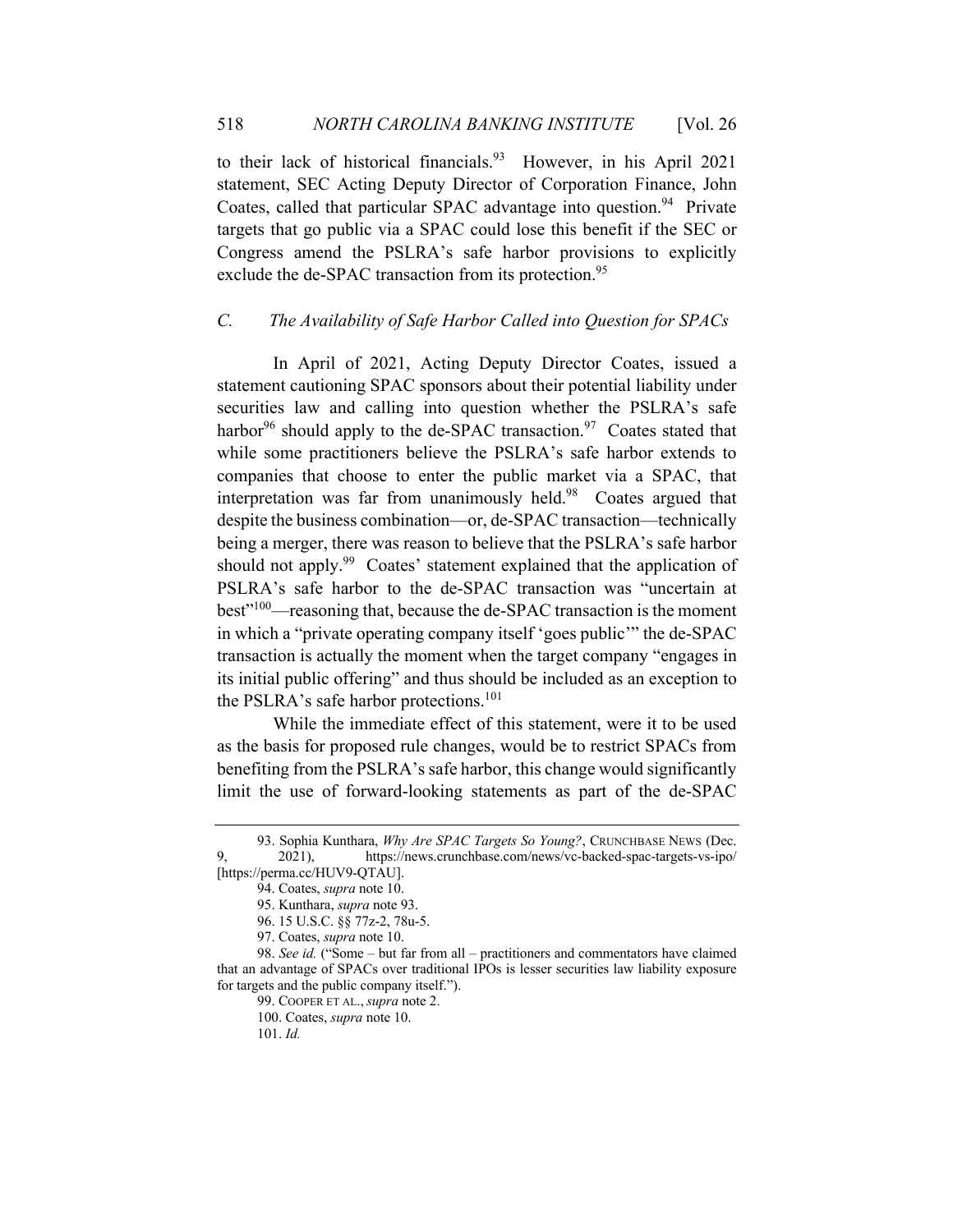transaction, a significant comparative benefit of using a SPAC over a traditional IPO.102

Coates suggests that removing SPACs from the PSLRA's safe harbor would increase investor protections from untested and potentially fraudulent forward-looking statements.<sup>103</sup> Removing the de-SPAC transaction from safe harbor only limits the availability of private litigation when forward-looking statements meet a number of requirements,<sup>104</sup> it does not provide a free pass to SPACs and their targets to commit fraud.105 In fact, removing safe harbor still provides a number of investor protections against misleading forward-looking statements, including the availability of the SEC to step in directly with litigation of its own.<sup>106</sup>

# *D. Protecting Investors Without Removing Safe Harbor – The Stable Road Settlement*

According to Stanford Law's Securities Class Action Clearinghouse, 21 of the 22 SPAC-related securities claims brought so far in 2021<sup>107</sup> have raised a Section 10(b)<sup>108</sup> violation of the Exchange Act of  $1934$ <sup>109</sup> Section 10(b) sets restrictions on the types of statements anyone can make in relation to the purchase or sale of any security.<sup>110</sup> Specifically, section 10(b) prohibits making any untrue statement of material fact or omitting a material fact necessary to prevent the statements from being misleading.<sup>111</sup>

These types of claims by private parties, relating to forwardlooking projections, are the type that the PSLRA's safe harbor prevents.112 Despite safe harbor preventing a private action from

<sup>102.</sup> *See infra* Part IV.B.

<sup>103.</sup> Coates, *supra* note 10.

<sup>104. 15</sup> U.S.C. §§ 77z-2, 78u-5.

<sup>105.</sup> Coates, *supra* note 10.

<sup>106.</sup> Complaint, *Jensen v. Stable Rd. Acquisition Corp.*, C.D. Cal. (2021) (No. 2:2021 cv-05744) (showing that the SEC is actively pursuing claims against SPACs for potential violations of securities laws).

<sup>107.</sup> As of August 31, 2021.

<sup>108. 17</sup> C.F.R. § 240.10b-5.

<sup>109.</sup> *Current Trends in Securities Class Action Filings: SPACs*, STANFORD L. SCH. SEC. CLASS ACTION CLEARINGHOUSE, https://securities.stanford.edu/current-trends.html [https://perma.cc/4A2E-4QU5] (last visited Aug. 31, 2021).

<sup>110. 17</sup> C.F.R. § 240.10b-5.

<sup>111.</sup> *Id.*

<sup>112.</sup> *Id.*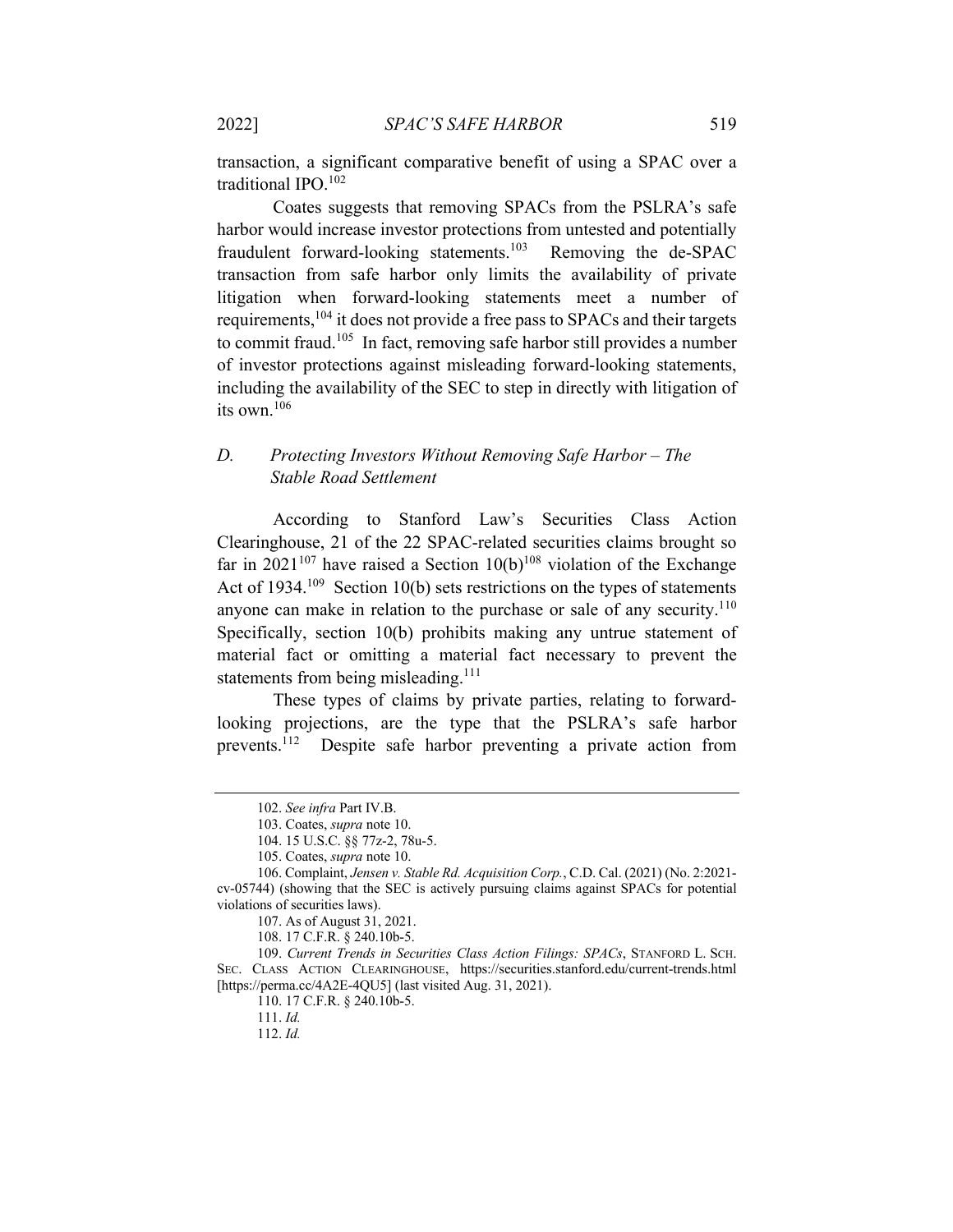succeeding, the SEC may still bring an enforcement action against forward-looking statements made in connections with the de-SPAC transaction.<sup>113</sup> The SEC took similar action in a claim it brought directly against Stable Road Acquisition Corp. ("Stable Road") for false claims it made during the de-SPAC transaction that were intentionally misleading.<sup>114</sup>

In the SEC's enforcement action brought against Stable Road,<sup>115</sup> the claim alleged that Stable Road's target company, Momentus, informed investors it had successfully tested its space technology, when in reality the only test performed had failed.<sup>116</sup> The SEC also alleged that Momentus misrepresented national security concerns involving their CEO and that Stable Road was negligent for not performing the appropriate due diligence on the target company prior to announcing their combination.117 On July 13, 2021, the SEC announced that it had settled its claim against Stable Road for violations of the Securities Act and in August of 2021 Stable Road was able to proceed with the de-SPAC transaction of acquiring Momentus, after the appropriate disclosures were made to investors.<sup>118</sup>

The SEC's enforcement action against Stable Road signals its willingness to pursue misleading statements made in the de-SPAC transaction and encourages SPACs and their targets to make appropriate disclosures, which in turn protects investors.<sup>119</sup> Whether intentional or not, the SEC's pursuit of the Stable Road matter demonstrates that safe harbor does not preclude SPACs from being held accountable for misleading forward-looking statements.<sup>120</sup> While safe harbor would make private action unavailable to investors, $^{121}$  the SEC would still be

<sup>113.</sup> *Id.*

<sup>114.</sup> Chris Prentice, *U.S. SEC Charges Blank Check Firm Stable Road, Space Startup Momentus with Misleading Claims*, REUTERS: BUS. (July 13, 2021, 6:03 PM), https://www.reuters.com/business/us-sec-charges-blank-check-firm-stable-road-spacestartup-momentus-over-2021-07-13/ [https://perma.cc/74WL-4V78].

<sup>115.</sup> Complaint, *Jensen v. Stable Rd. Acquisition Corp.*, C.D. Cal. (2021) (No. 2:2021 cv-05744).

<sup>116.</sup> *Id.*

<sup>117.</sup> *Id.*

<sup>118.</sup> Press release for U.S. SEC. & EXCH. COMM'N, *SEC Charges SPAC, Sponsor, Merger Target, and CEOs for Misleading Disclosures Ahead of Proposed Business Combination* (July 13, 2021), https://www.sec.gov/news/press-release/2021-124 [https://perma.cc/78DK-QF56].

<sup>119.</sup> Prentice, *supra* note 114.

<sup>120.</sup> *Id.* 

<sup>121.</sup> Like those in Stable Road if the Stable Road claims had been about forwardlooking statements.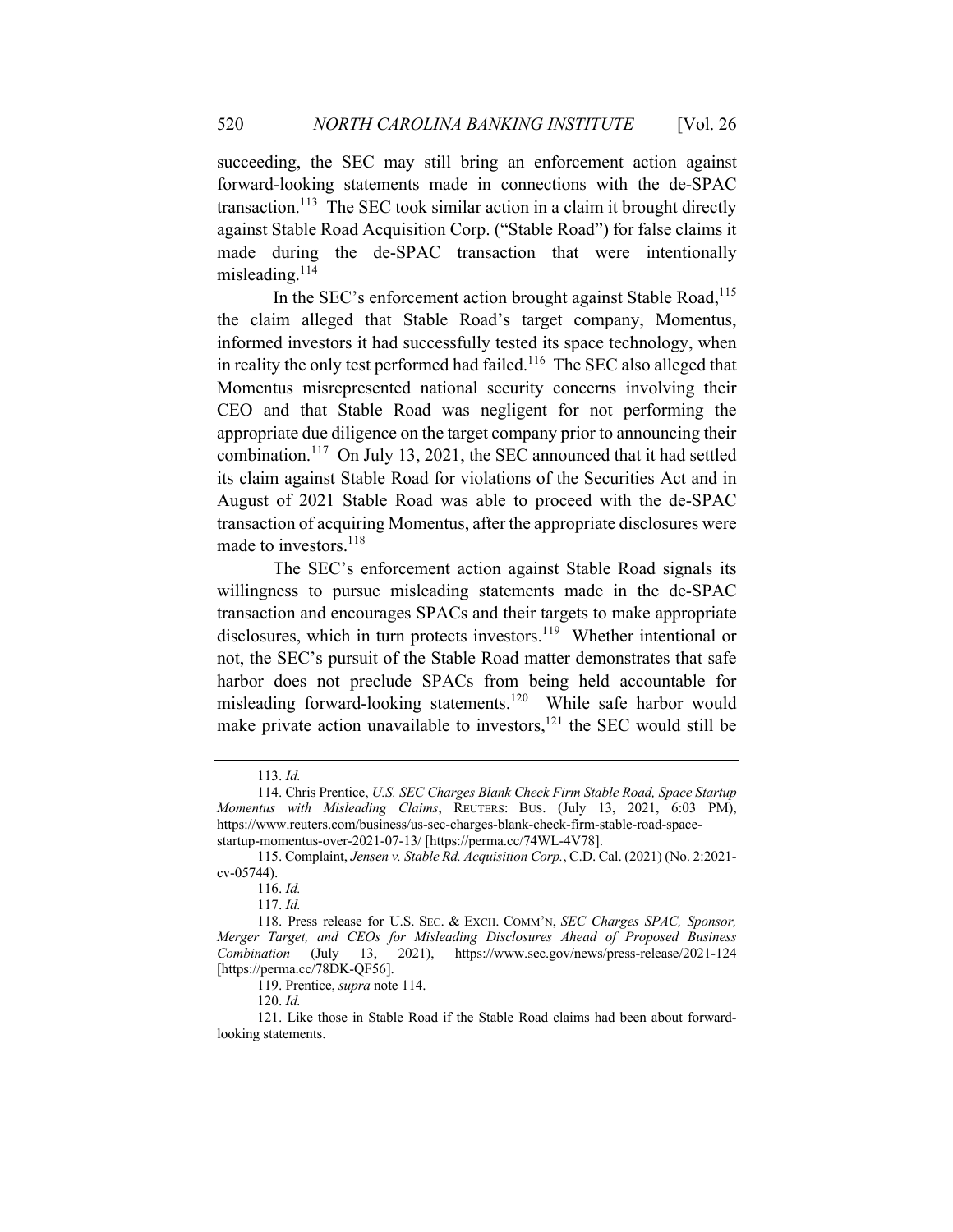able to intervene as they did in Stable Road to protect the interests of SPAC investors.<sup>122</sup> The SEC's intervention allowed Stable Road's de-SPAC transaction to move forward with the appropriate disclosure, further protecting investors' interests.<sup>123</sup>

### IV. ELIMINATING THE PSLRA'S SAFE HARBOR FOR SPACS IS A RED HERRING FOR SUBSTANTIVE REFORM

Acting Deputy Director Coates relies on two key benefits that removing the de-SPAC transaction from the benefit of the PSLRA's safe harbor would provide.<sup>124</sup> First, Coates claims that removing safe harbor will protect investors by reducing the number of unsubstantiated financial projections that investors might rely on in making their investment decisions.125 And, second, Coates claims that removing safe harbor will create a "level playing field"<sup>126</sup> for SPACs and the traditional IPO, which is justified because both transactions have the same ultimate effect of offering shares of a company for the first time on public markets.<sup>127</sup> As discussed in the following two sections, however, neither of these purported benefits are likely to materialize as a result of removing safe harbor protections for SPACs.

# *A. Removing Safe Harbor is Unlikely to Increase Investor Protections*

Acting Deputy Director Coates claims that removing SPACs from the PSLRA's safe harbor protections will increase investor protection because there will be fewer unsubstantiated financial projections that investors might rely on when making investment decisions.<sup>128</sup> This argument presumes that investors rely blindly on financial projections when making decisions, rather than weighing that information as one piece of the decision-making process. However, in

<sup>122.</sup> Prentice, *supra* note 114.

<sup>123.</sup> *Id.*

<sup>124.</sup> Coates, *supra* note 10.

<sup>125.</sup> *Id.* 

<sup>126.</sup> Creating a level playing field is also a stated objective of Congress in presenting legislation that would remove safe harbor protections from the de-SPAC transaction. H.R. 5910, the Holding SPACs Accountable Act (2021) (Conf. Rep.); H.R. 5913, the Protecting Investors from Excessive SPACs Fees Act (2021) (Conf. Rep.).

<sup>127.</sup> Coates, *supra* note 10.

<sup>128.</sup> *Id.*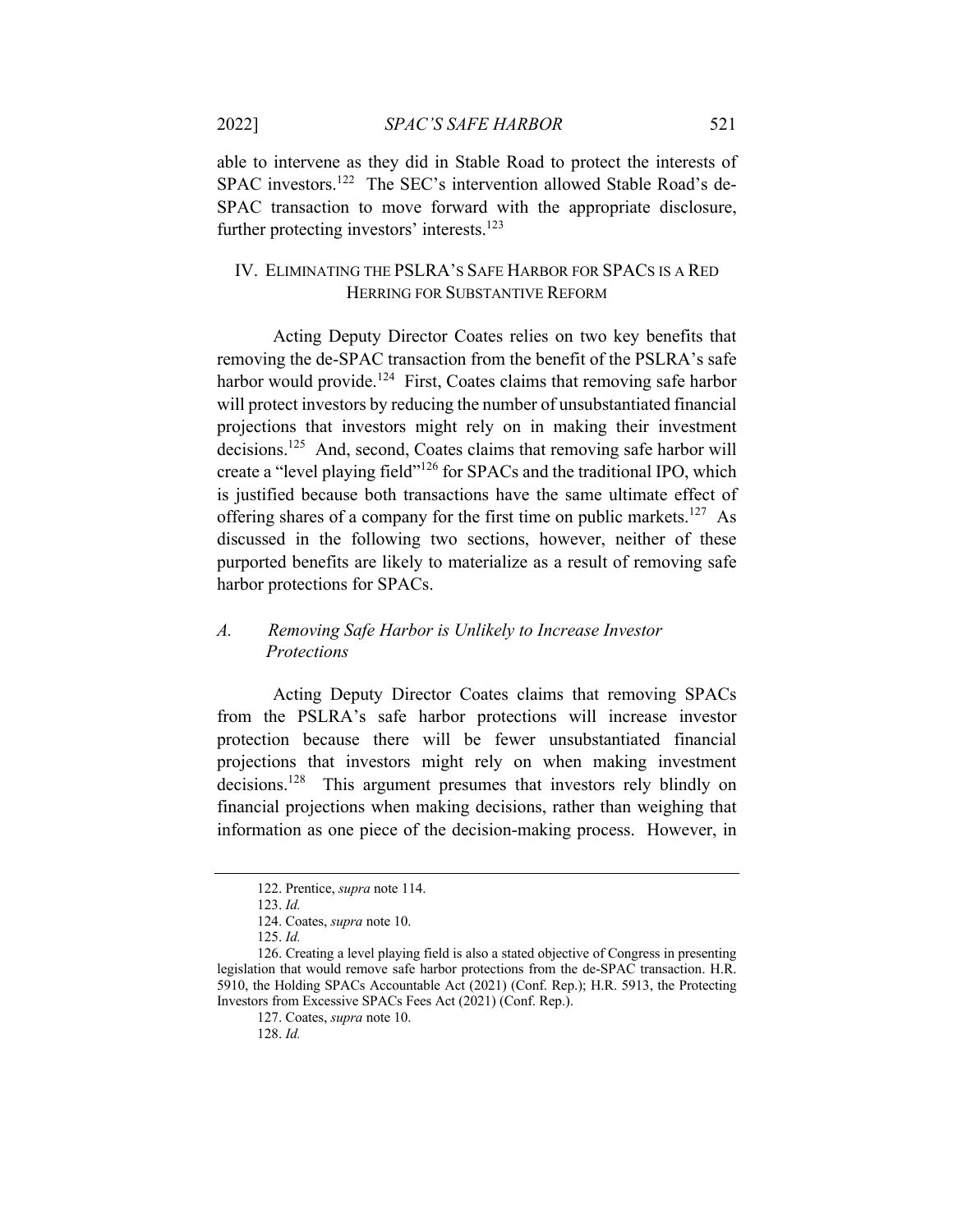reality, studies show that investors are unlikely to rely on optimistic projections due to skepticism about the veracity of those statements.<sup>129</sup> In fact, a 2021 study on investor behavior relating to SPACs finds that while SPAC retail investors are more influenced by forward-looking statements than are institutional investors by the same information, <sup>130</sup> there is no indication that those retail investors are actually harmed by this information.<sup>131</sup>

The primary objective of the SEC is to protect investors.<sup>132</sup> When the SEC itself describes how it accomplishes that goal, the first example it lists is that it ensures the full disclosure of financial and other relevant information so that investors are able to make their own decisions, with a full picture in front of them.133 Similarly, the goal of the PSLRA's safe harbor provisions is to ensure greater access to forward-looking information for the benefit of investors.<sup>134</sup> Excluding SPACs from safe harbor will almost certainly result in SPACs and their targets releasing less information on which investors can make their decisions, without proof that investors are being harmed by that information.<sup>135</sup> Whereas officially extending safe harbor to SPACs and their targets would result in continued sharing of forward projections, enabling investors to make a well-informed decision.

# *B. Removing Safe Harbor Alone Will Not Create a "Level Playing Field"*

The second benefit that Acting Deputy Director Coates relies on in justifying the removal of safe harbor protections from SPACs is to

<sup>129.</sup> *See* Robert Jennings, *Unsystematic Security Price Movements, Management earnings Forecasts, and Revisions in Consensus Analyst Earnings Forecasts*, 25 J. ACCT.RES. 90 (1986) (showing that investors are more likely to rely on negative projections than positive projections); *see also* Amy P. Hutton et al., *The Role of Supplementary Statements with Management Earnings Forecasts*, 41 J. OF ACCT.RES. 867, 883 (indicating that investors only believe good news when it is accompanied by verifiable forward-looking projections).

<sup>130.</sup> Michael Dambra et al., *Should SPAC Forecasts be Sacked?,* 1, 10 (Sept. 29, 2021), https://ssrn.com/abstract=3933037 [https://perma.cc/WBL9-MEAE].

<sup>131.</sup> *Id.* at 20.

<sup>132.</sup> *See* U.S. SEC. & EXCH. COMM'N, *About the SEC*, https://www.sec.gov/about.shtml [https://perma.cc/G8FQ-6QWN] (last visited Sept. 18, 2021) (showing that the SEC's first priority in its mission statement is "protecting investors").

<sup>133.</sup> U.S. SEC. & EXCH. COMM'N, *What We Do*, https://www.sec.gov/about/what-wedo [https://perma.cc/6ELR-YQTG] (last visited Nov. 15, 2021).

<sup>134.</sup> Rose, *supra* note 75.

<sup>135.</sup> *Id.*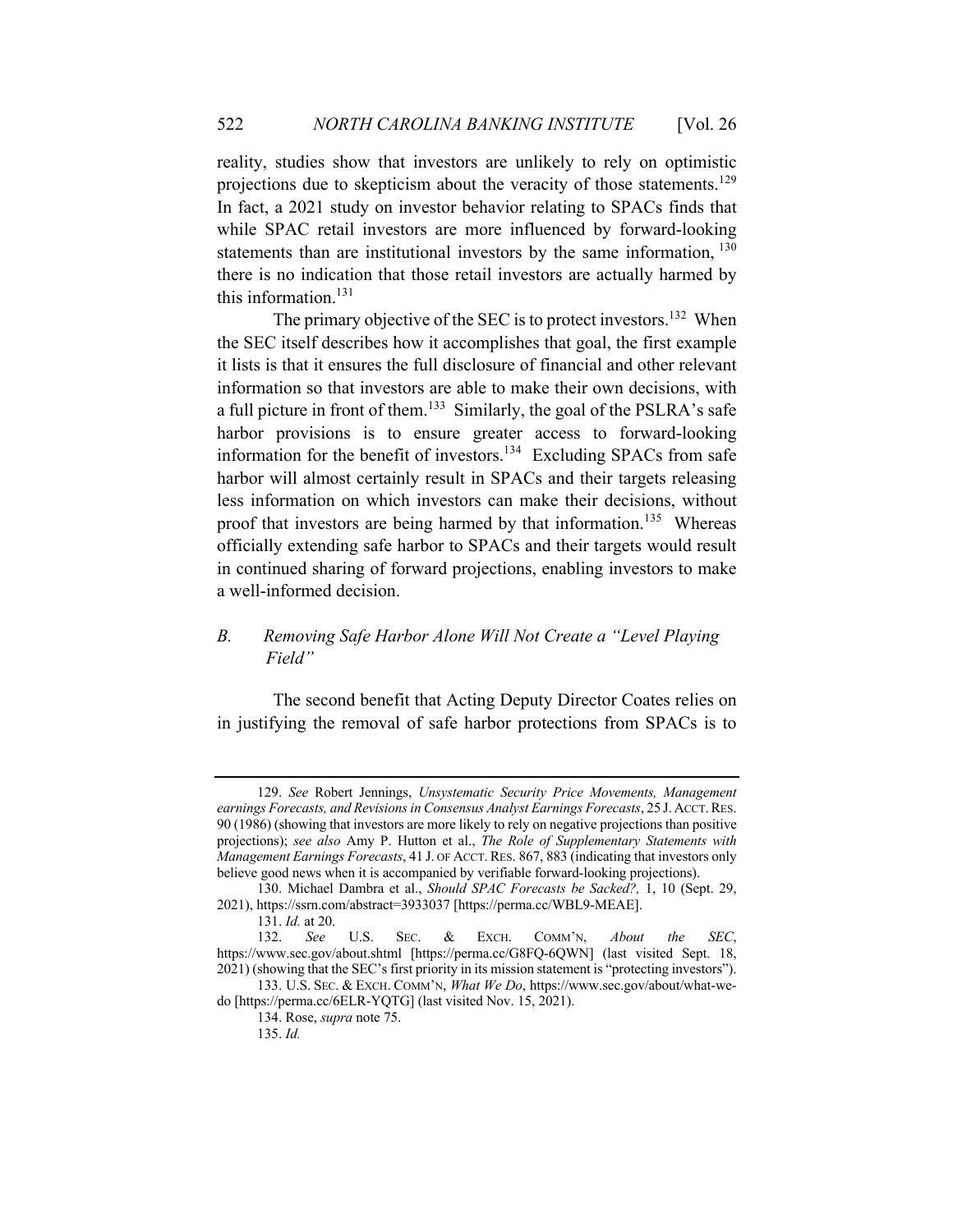create a level playing field between SPACs and traditional IPOs.<sup>136</sup> Yet, because of the differences that are inherent between the two avenues of taking a private company onto the public exchanges, this is an unlikely outcome.137 The result of excluding traditional IPOs from safe harbor protections is that companies that choose that route, simply do not disclose financial projections as part of their  $IPO<sup>138</sup>$ . This is unfortunate as it leaves investors without insight into the future projections of a company prior to investing, but is an understandable result of limiting the protections offered to those companies as they wish to avoid liability.

SPACs, on the other hand, do not have the ability to simply stop sharing all forward-looking projections.<sup>139</sup> State corporate  $law<sup>140</sup>$ requires SPAC targets to release forward-looking projections to shareholders that the board of directors relied on in approving the transaction.141 As financial projections are a key component to merger decisions, SPAC boards almost certainly rely on this information and therefore it is required to be disclosed, regardless of the availability of safe harbor.<sup>142</sup> Removing safe harbor, therefore, would not result in SPACs and their targets going silent on forward-looking projections, because they are required to disclose this information to investors.<sup>143</sup>

Without amending these disclosure requirements for SPACs and their targets, removing safe harbor alone would not create a "level playing field" in regard to SPACs and traditional  $IPOs.<sup>144</sup>$  Further regulatory action would be required if the SEC decided to exclude SPACs from the

<sup>136.</sup> Coates, *supra* note 10.

<sup>137.</sup> Rose, *supra* note 75.

<sup>138.</sup> *See* Brendan F. Quigley & Travis J. Wofford, *SPAC Update: Congress's Proposal to Eliminate Forward-Looking Statement Safe Harbor for SPACs,* BAKER BOTTS: THOUGHT LEADERSHIP (June 11, 2021), https://www.bakerbotts.com/thoughtleadership/publications/2021/june/spac-update-congress-proposal-to-eliminateforwardlooking-statement-safe-harbor-for-spacs [https://perma.cc/PE2G-3GWE] (arguing

that making safe harbor unavailable to SPACs would, in practice, make SPACs less likely to share financial projections).

<sup>139.</sup> *See* George Casey et al., *SEC Considering Heightened Scrutiny of Projections in De-SPAC Transactions*, HARV. L. SCH. F. ON CORP. GOVERNANCE (May 17, 2021), https://corpgov.law.harvard.edu/2021/05/17/sec-considering-heightened-scrutiny-of-

projections-in-de-spac-transactions/ [https://perma.cc/KXG6-6G43] (showing that Delaware corporate law requires information that the board of directors relies on when approving a transaction to be disclosed to shareholders).

<sup>140.</sup> At least in Delaware. *Id.* 

<sup>141.</sup> Casey et al., *supra* note 139.

<sup>142.</sup> *Id.*

<sup>143.</sup> Rose, *supra* note 75.

<sup>144.</sup> *Id.*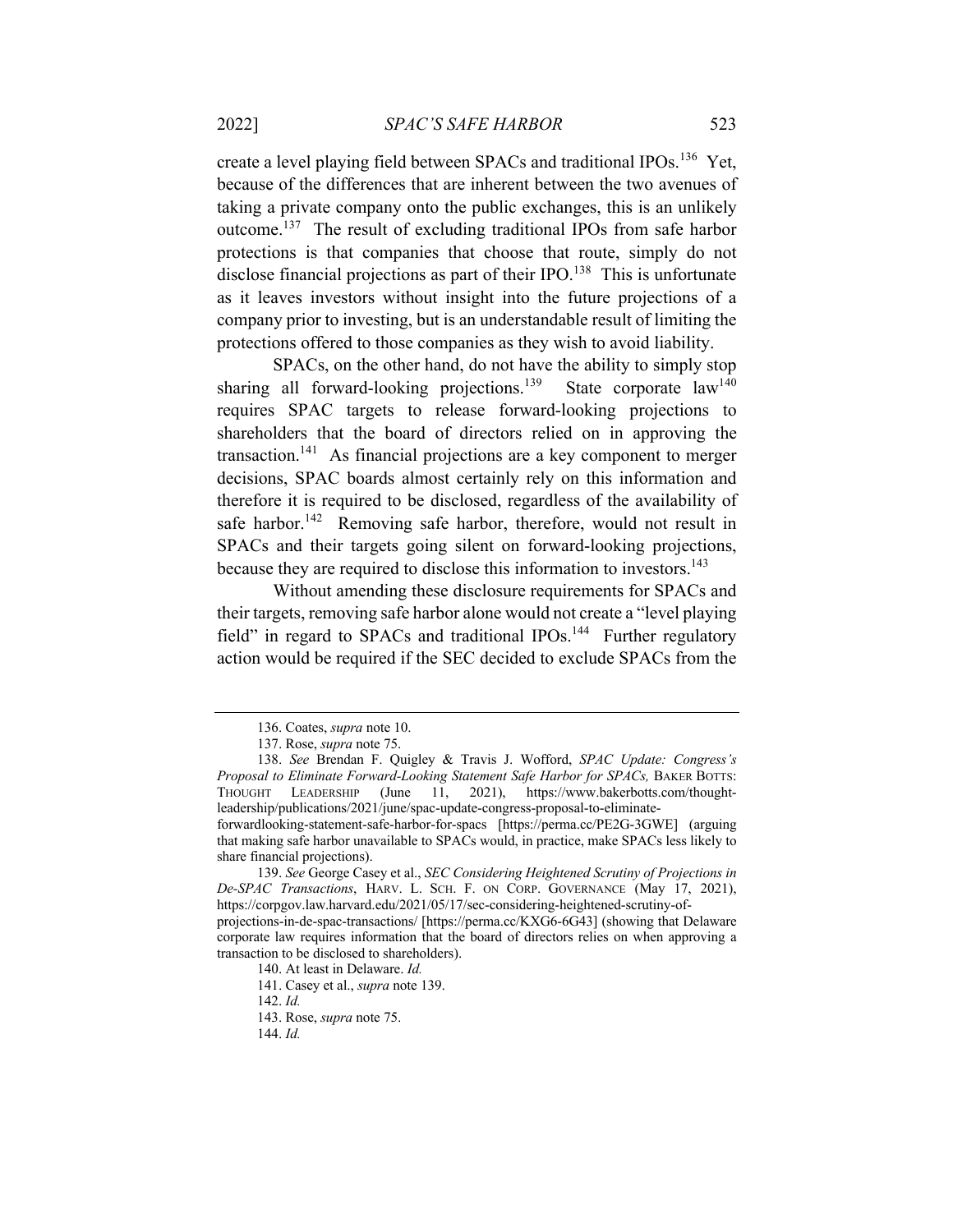PSLRA's safe harbor in order to create a level playing field.<sup>145</sup> In fact, removing safe harbor alone, without these additional modifications to disclosure requirements would put SPACs at a clear disadvantage to the traditional IPO route because IPOs have the ability to avoid making these kinds of statements that are unprotected by safe harbor whereas SPACs are left without protection and yet are still required to make disclosures of this information.146

So, if neither of the benefits that Acting Deputy Director Coates relies on in justifying the removal of safe harbor from SPACs are likely to occur, why are regulators and legislators so eager<sup>147</sup> to take this  $\arctan^{2^{148}}$  There is likely no single reason, but one scholar suggests it may be politically advantageous to do so.<sup>149</sup> Specifically, providing private citizens the ability to sue target companies or SPACs for violating the Securities Act is something that, on the surface, seems like a commonsense reform, requiring little background understanding.

Whereas more impactful reforms of SPACs are not as straightforward.<sup>150</sup> SPACs, as an alternative to the traditional IPO, are not without flaws.<sup>151</sup> As noted by multiple scholars and practitioners, conflicts of interest abound, sponsors are excessively compensated compared to investors,<sup>152</sup> and investor approval of prospective targets is close to meaningless.153 These maladies, for example, provide ample opportunities for legislative and regulatory fixes to make SPACs a safer investment option.<sup>154</sup> Yet, in order to understand the benefits that reforming these concerns could bring, one must also have a deeper

<sup>145.</sup> Casey et al., *supra* note 139.

<sup>146.</sup> Rose, *supra* note 75.

<sup>147.</sup> SEC DRAFT RECOMMENDATIONS, *supra* note 1; H.R. 5910, the Holding SPACs Accountable Act (2021) (Conf. Rep.); H.R. 5913, the Protecting Investors from Excessive SPACs Fees Act (2021) (Conf. Rep.).

<sup>148.</sup> Rose, *supra* note 75.

<sup>149.</sup> *Id.*

<sup>150.</sup> *See* Michael Klausner et al., *A Sober Look at SPACs* 1, 48 (Stan. L. and Econ. Olin Working Paper No. 559, 2020), https://papers.ssrn.com/sol3/papers.cfm?abstract\_id=3720919 [https://perma.cc/V9H9- RG2M] (providing a detailed analysis of the pitfalls of the SPAC process as compared to a traditional IPO).

<sup>151.</sup> *Id.*

<sup>152.</sup> Dane Bowler, *Beware The SPAC: How They Work And Why They Are Bad*, SEEKING ALPHA (Jan. 5, 2021, 5:23 PM), https://seekingalpha.com/article/4397498-bewarespac-how-work-and-why-are-bad [https://perma.cc/DKN3-U8HP].

<sup>153.</sup> Usha Rodrigues & Michael Stegemoller, *SPACs: Insider IPOs* (Aug. 19, 2021), https://papers.ssrn.com/sol3/papers.cfm?abstract\_id=3906196 [https://perma.cc/ZW8R-Z8G9].

<sup>154.</sup> Klausner, et al. *supra* note 150; Bowler, *supra* note 152; *id.*